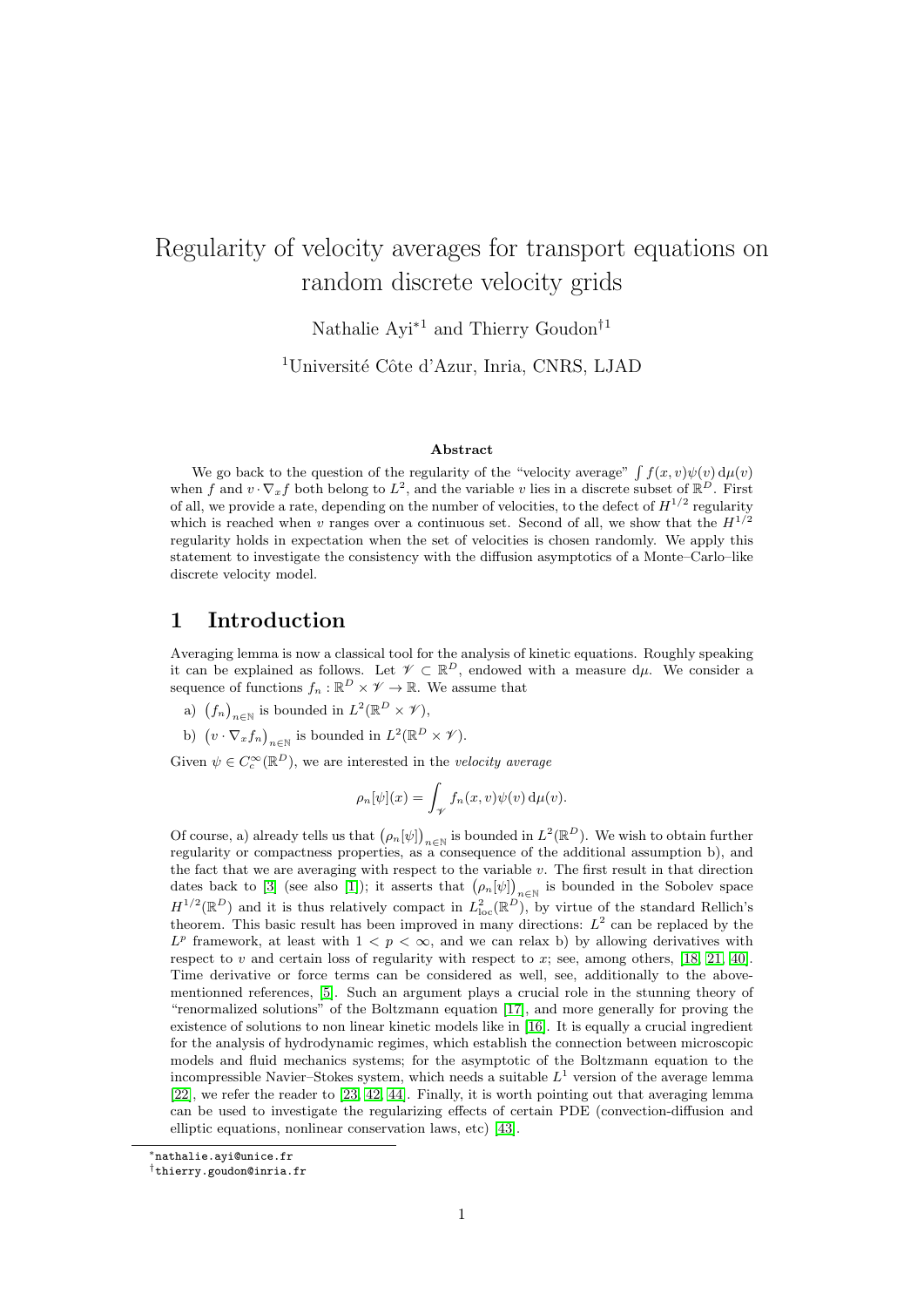In order to illustrate our purpose, let us consider the following simple model which can be motivated from radiative transfer theory:

<span id="page-1-1"></span>
$$
\varepsilon \partial_t f_{\varepsilon} + v \cdot \nabla_x f_{\varepsilon} = \frac{1}{\varepsilon} \sigma(\rho_{\varepsilon}) (\rho_{\varepsilon} - f_{\varepsilon}) \tag{1.1}
$$

where

$$
\rho_{\varepsilon}(t,x) = \int_{\mathscr V} f_{\varepsilon}(t,x,v) \,d\mu(v),
$$

and  $\sigma : [0, \infty) \to [0, \infty)$  is a given smooth function. The parameter  $0 < \varepsilon \ll 1$  is defined from physical quantities. As it tends to 0, both  $f_{\varepsilon}(t, x, v)$  and  $\rho_{\varepsilon}(t, x)$  converge to  $\rho(t, x)$ , which satisfies the non linear diffusion equation

<span id="page-1-2"></span>
$$
\partial_t \rho = \nabla_x \cdot \left( A \nabla_x F(\rho) \right), \quad A = \int_{\mathcal{V}} v \otimes v \, \mathrm{d}\mu(v), \quad F(\rho) = \int_0^{\rho} \frac{\mathrm{d}z}{\sigma(z)}.
$$
 (1.2)

The averaging lemma is an efficient tool to deal with the nonlinearity of such a problem, as discussed in [\[3\]](#page-19-0).

However the discussion above hides the fact that we need some assumptions on the measured set of velocities  $(\mathcal{V}, d\mu)$  in order to obtain the regularization property of the velocity averaging. Roughly speaking, we need "enough" directions v when we consider the derivatives in b). More technically, the compactness statement holds provided for any  $0 < R < \infty$  we can find  $C_R > 0$ ,  $\delta_0 > 0$ ,  $\gamma > 0$  such that for  $0 < \delta < \delta_0$  and  $\xi \in \mathbb{S}^{N-1}$ , we have

$$
\operatorname{meas}\left(\left\{v \in \mathscr{V} \cap B(0,R), \ |v \cdot \xi| \le \delta\right\}\right) \le C_R \delta^{\gamma}.
$$

This assumption appears in many statements about regularity of the velocity averages; as far as we are only interested in compactness issue, it can be replaced by the more intuitive assumption (see e. g. [\[19,](#page-20-5) Th. 1 in Lect. 3]): for any  $\xi \in \mathbb{S}^{N-1}$  we have

<span id="page-1-0"></span>
$$
\operatorname{meas}\left(\left\{v \in \mathscr{V} \cap B(0,R), \ v \cdot \xi = 0\right\}\right) = 0. \tag{1.3}
$$

Clearly these assumptions are satisfied when the measure  $d\mu$  is absolutely continuous with respect to the Lebesgue measure (with, for the sake of concreteness,  $\mathcal{V} = \mathbb{R}^D$  or  $\mathcal{V} = \mathbb{S}^{D-1}$ ). However, they fail for models based on a discrete set of velocities. For instance let  $\mathscr{V}$  =  $\{v_1, ..., v_N\}$ , with  $v_j \in \mathbb{R}^D$ , and  $d\mu(v) = \frac{1}{N} \sum_{j=1}^N \delta(v = v_j)$ ; it suffices to pick  $\xi \in \mathbb{S}^{N-1}$ orthogonal to one of the  $v_j$ 's to contradicts [\(1.3\)](#page-1-0). (Note that alternative proofs based on compensated compactness techniques have been proposed to justify the asymptotic regime from  $(1.1)$  to  $(1.2)$ , that apply to certain discrete velocity models, see [\[14,](#page-19-4) [25,](#page-20-6) [32\]](#page-20-7).) Nevertheless, when the discrete velocities come from a discretization grid of the whole space, the averaging lemma can be recovered asymptotically letting the mesh step go to 0, as shown in [\[36\]](#page-20-8), motivated by the convergence analysis of numerical schemes for the Boltzmann equation.

This paper aims at investigating further these issues. To be more specific, in Section [2](#page-1-3) we revisit the averaging lemma for discrete velocities in two directions. First of all, we make more precise the analysis of [\[36\]](#page-20-8), obtaining a rate on the defect to the  $H^{1/2}$  regularity of the velocity average, depending on the mesh size. Second of all, we establish a stochastic version of the averaging lemma. We are still working with a finite number of velocities on bounded sets; however, choosing the velocities randomly, the "compactifying" property of assumption b) can be restored by dealing with the expectation of  $\rho_n[\psi]$ . This is a natural way to involve "enough velocities", by looking at a large set of realizations of the discrete velocity grid. The analysis is completed in Section [3](#page-11-0) by going back to the asymptotic problem  $\varepsilon \to 0$  in [\(1.1\)](#page-1-1), with a random discretization of the velocity variable, in the spirit of the Monte–Carlo approach.

# <span id="page-1-3"></span>2 Discrete Velocity Averaging Lemmas

#### 2.1 Deterministic case: evaluation of the defect

As mentioned above, it is a well known fact that, in the deterministic context, the averaging lemma fails for discrete velocity models. However, as established by S. Mischler in [\[36\]](#page-20-8), the compactness of velocity averages is recovered asymptotically when we refine a velocity grid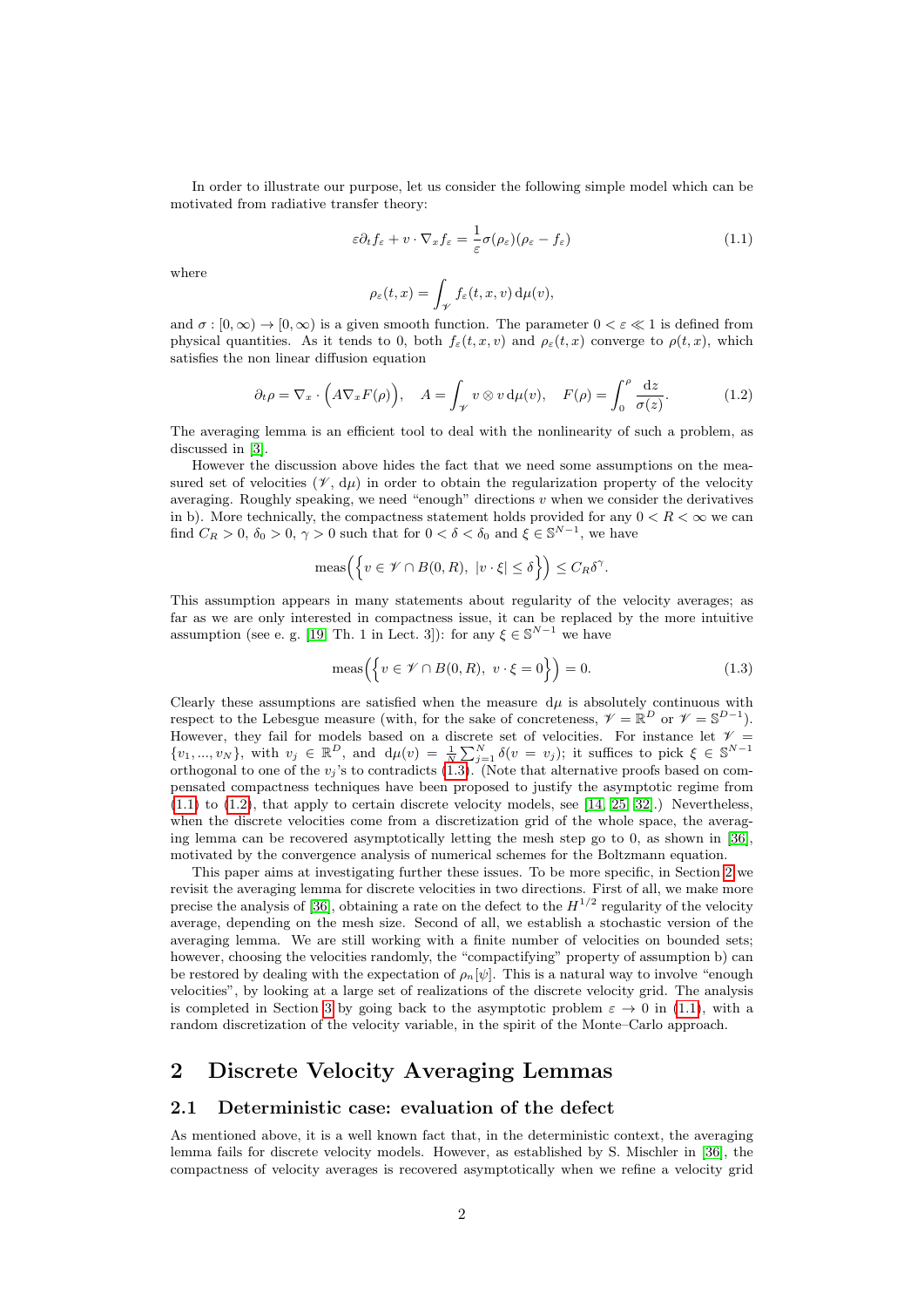in order to recover a continuous velocity model. Here, we wish to quantify the defect of compactness when the number of velocities is finite and fixed. This is the aim of the following claim which shows that the macroscopic density  $\rho[\psi]$  "belongs to  $H^{1/2}(\mathbb{R}^D) + O(\frac{1}{\sqrt{N}})L^2(\mathbb{R}^D)$ ".

<span id="page-2-3"></span>**Proposition 2.1.** Let  $N \in \mathbb{N} \setminus \{0\}$  and define

$$
A_N = \left(\frac{1}{N}\mathbb{Z}\right)^D \cap [-0.5, 0.5]^D.
$$

Let  $f, g \in L^2(\mathbb{R}^D \times A_N)$  satisfy for all  $k \in \mathbb{Z}^D$ ,

<span id="page-2-0"></span>
$$
v_k \cdot \nabla_x f(x, v_k) = g(x, v_k). \tag{2.1}
$$

We suppose that the  $L^2$  norm of f and g is bounded uniformly with respect to N. Then, for all  $\psi \in C_c^{\infty}(\mathbb{R}^D)$ , the macroscopic quantity

$$
\rho[\psi](x) = \frac{1}{(N+1)^D} \sum_{k} f(x, v_k) \psi(v_k)
$$

can be split as  $\rho[\psi](x) = \Theta[\psi](x) + \frac{1}{\sqrt{N}} \widetilde{\Delta[\psi]}(x)$  where  $\Theta[\psi]$  and  $\widetilde{\Delta[\psi]}$  are bounded uniformly with respect to N in  $H^{1/2}(\mathbb{R}^D)$  and  $L^2(\mathbb{R}^D)$  respectively.

**Remark 2.1.** Note that in this statement N is the number of grid points per axis. Accordingly, there are  $\mathcal{N} = (N+1)^D$  velocities in the set  $A_N$ . Therefore the defect of  $H^{1/2}$  regularity decays like  $\mathcal{N}^{1/2D}$ , depending on the dimension.

*Proof.* As usual, we start by applying the Fourier transform to [\(2.1\)](#page-2-0). Then for all  $k \in \mathbb{Z}$  and  $\xi \in \mathbb{R}^D$ , we get

$$
\xi \cdot v_k \hat{f}(\xi, v_k) = (-i)\hat{g}(\xi, v_k).
$$

Let us set

$$
F(\xi) := \left(\frac{1}{(N+1)^D} \sum_{k} |\hat{f}(\xi, v_k)|^2\right)^{1/2}, \qquad G(\xi) := \left(\frac{1}{(N+1)^D} \sum_{k} |\hat{g}(\xi, v_k)|^2\right)^{1/2}.
$$

By assumption, we have  $F, G \in L^2_{\xi}$ . Still following the standard arguments, we pick  $\delta > 0$  and we split

$$
\hat{\rho}[\psi](\xi) = \frac{1}{(N+1)^D} \sum_{k} \hat{f}(\xi, v_k) \psi(v_k) \n= \frac{1}{(N+1)^D} \sum_{|\xi \cdot v_k| < \delta |\xi|} \hat{f}(\xi, v_k) \psi(v_k) + \frac{1}{(N+1)^D} \sum_{|\xi \cdot v_k| \geq \delta |\xi|} \hat{f}(\xi, v_k) \psi(v_k).
$$

The Cauchy–Schwarz inequality permits us to dominate the first term as follows

<span id="page-2-1"></span>
$$
\left| \frac{1}{(N+1)^D} \sum_{|\xi \cdot v_k| < \delta |\xi|} \hat{f}(\xi, v_k) \psi(v_k) \right|
$$
\n
$$
\leq \|\psi\|_{\infty} \left( \frac{1}{(N+1)^D} \sum_{k} |\hat{f}(\xi, v_k)|^2 \right)^{1/2} \left( \frac{1}{(N+1)^D} \sum_{|\xi \cdot v_k| < \delta |\xi|} 1 \right)^{1/2} .
$$
\n(2.2)

For the second term, we use the information in [\(2.1\)](#page-2-0); it yields

 $\mathbf{r}$ 

<span id="page-2-2"></span>
$$
\left| \frac{1}{(N+1)^D} \sum_{|\xi \cdot v_k| \ge \delta |\xi|} \hat{f}(\xi, v_k) \psi(v_k) \right| = \left| \frac{1}{(N+1)^D} \sum_{|\xi \cdot v_k| \ge \delta |\xi|} \frac{(-i)\hat{g}(\xi, v_k)}{\xi \cdot v_k} \psi(v_k) \right|
$$
  

$$
\leq \|\psi\|_{\infty} \left( \frac{1}{(N+1)^D} \sum_{k} |\hat{g}(\xi, v_k)|^2 \right)^{1/2} \left( \frac{1}{(N+1)^D} \sum_{|\xi \cdot v_k| \ge \delta |\xi|} \frac{1}{|\xi \cdot v_k|^2} \right)^{1/2} .
$$
 (2.3)

From now on we assume  $\xi \neq 0$ . Let  $(e_1, ..., e_D)$  stand for the canonical basis of  $\mathbb{R}^D$  so that  $\xi = \sum_{j=1}^{D} \alpha_j e_j$  with  $\alpha_j \in \mathbb{R}$ . We distinguish the following two cases: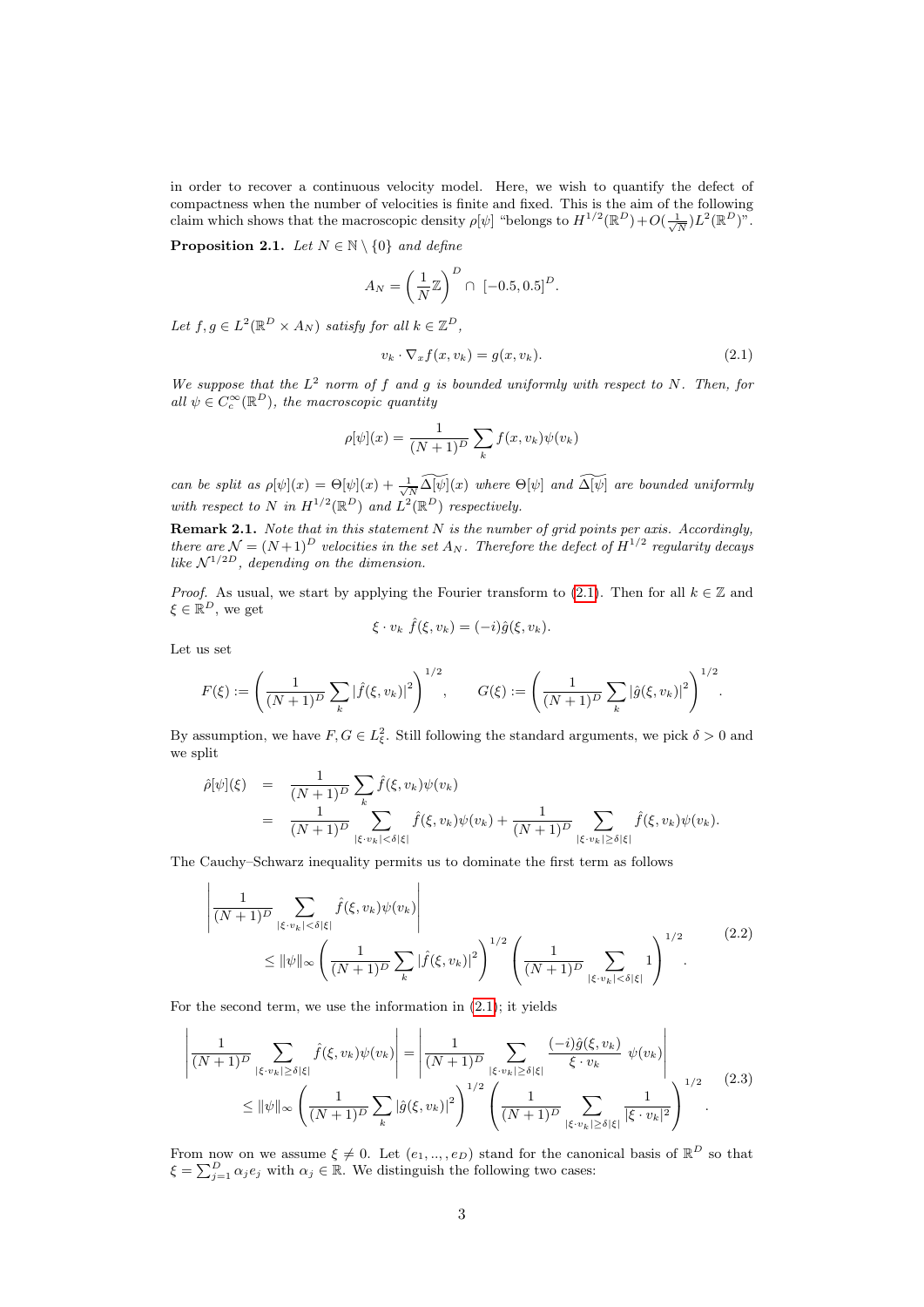- i) either  $\xi$  is aligned with an axis: all  $\alpha_j$ 's vanish but one,
- ii) or  $\xi$  is generated by at least two vectors of the basis.

We start with the case i) assuming for instance  $\xi = \alpha e_1$ . Then  $\xi \cdot v_k = \alpha v_k^1$ , where  $v_k^1$  is the first component of the vector  $v_k$ .



<span id="page-3-0"></span>Figure 1: The delimited area corresponds to  $|\xi \cdot v_k| < \delta |\xi|$  for  $\xi$  colinear to  $e_1$ .

We refer the reader to Fig. [1](#page-3-0) for completing the discussion. On each horizontal line we find  $2\lfloor \delta N \rfloor + 1$  velocities such that  $|\xi \cdot v_k| < \delta |\xi|$ , where  $\lfloor s \rfloor$  stands for the integer part of s. Thus, since there is  $(N+1)^{D-1}$  such lines on the domain  $A_N$ , we obtain

$$
\sum_{|\xi \cdot v_k| < \delta |\xi|} 1 = (2\lfloor \delta N \rfloor + 1)(N+1)^{D-1} = 2\left(\delta + \frac{1}{N}\right)(N+1)^D.
$$

Coming back to [\(2.2\)](#page-2-1), we arrive at

 $\mathbf{r}$ 

$$
\left|\frac{1}{(N+1)^D}\sum_{|\xi\cdot v_k|<\delta|\xi|}\hat{f}(\xi,v_k)\psi(v_k)\right|\leq C F(\xi)\sqrt{\delta+\frac{1}{N}}.
$$

where  $C > 0$  is a generic constant which does not depend on N and  $\xi$ .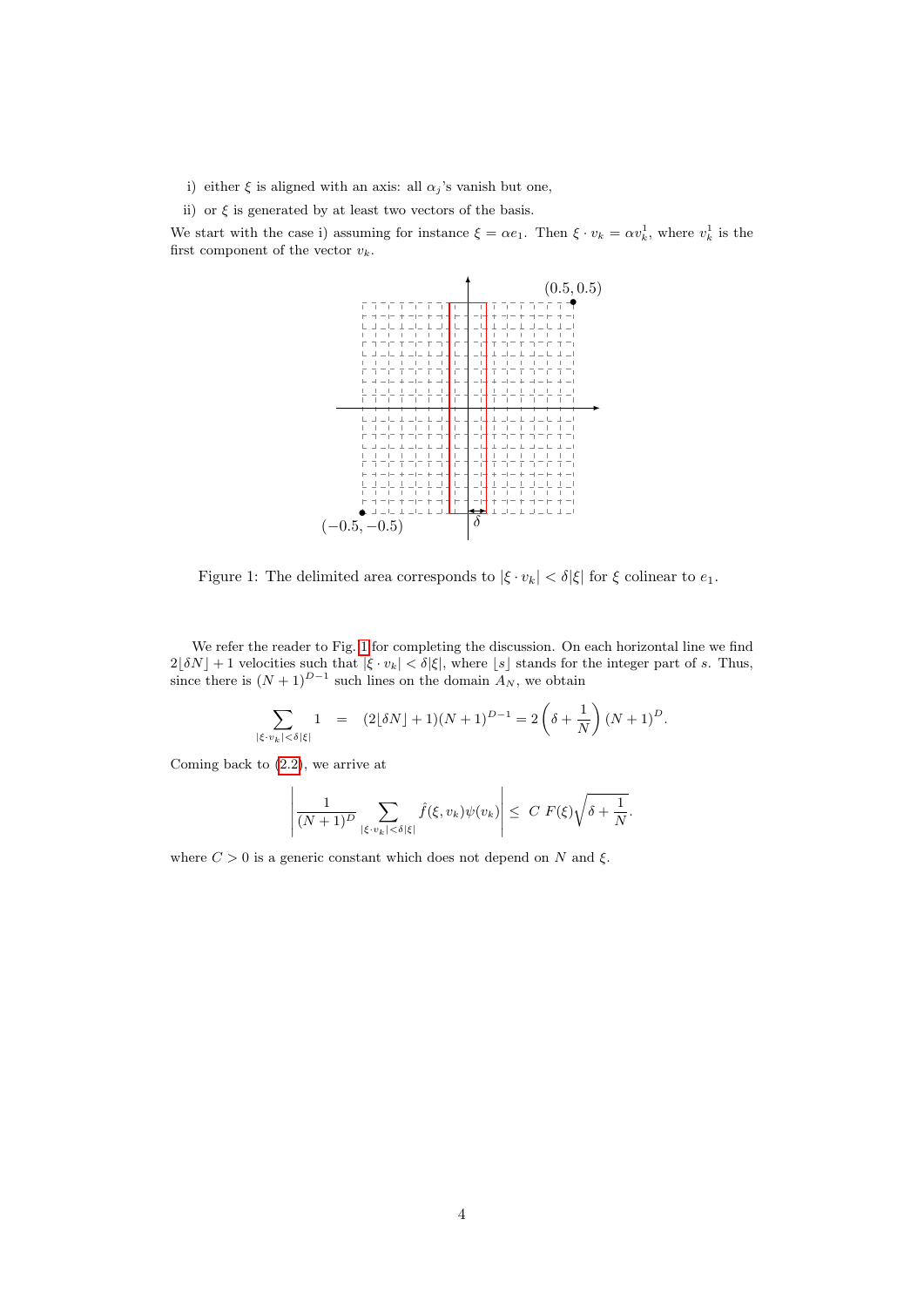

<span id="page-4-0"></span>Figure 2: Splitting of the velocity space in strips of width  $\delta$ . This space being symmetric, we only deal with the part corresponding to positive abscissae.

Next, we cover the set of velocities such that  $|v_k \cdot \xi| \geq \delta |\xi|$  by strips of width  $\delta$ , see Fig. [2](#page-4-0) in dimension  $D = 2$ . We denote by  $S_p$  the p-th strip delimited by the straight lines  $x = p\delta$ and  $x = (p+1)\delta$ . Each velocity on the strip  $S_p$  satisfies  $p\delta \leq v^1_k \leq (p+1)\delta$ . Moreover, given a strip  $S_p$ , we cannot find more than  $\lfloor \delta N \rfloor + 1$  abscissae in the strip and there is  $(N + 1)^{D-1}$ lines in the domain. It follows that

$$
\sum_{|\xi \cdot v_k| \ge \delta |\xi|} \frac{1}{|\xi \cdot v_k|^2} = \sum_{|\xi \cdot v_k| \ge \delta |\xi|} \frac{1}{|\xi|^2} \frac{1}{|\frac{\xi}{|\xi|} \cdot v_k|^2} \n\le \frac{1}{|\xi|^2} 2 \left( \sum_{p \ge 1} \frac{1}{(p\delta)^2} \right) (\delta N + 1)(N + 1)^{D-1} \n\le \frac{1}{|\xi|^2} 2 \left( \sum_{p \ge 1} \frac{1}{p^2} \right) \frac{1}{\delta} \left( 1 + \frac{1}{\delta N} \right) (N + 1)^D.
$$

Thus, we deduce from [\(2.3\)](#page-2-2) that

$$
\left|\frac{1}{(N+1)^D}\sum_{|\xi\cdot v_k|\geq \delta|\xi|}\hat{f}(\xi,v_k)\psi(v_k)\right|\leq C\ G(\xi)\frac{1}{|\xi|\sqrt{\delta}}\left(1+\frac{1}{\delta N}\right)^{1/2}.
$$

We conclude that

<span id="page-4-1"></span>
$$
|\hat{\rho}[\psi](\xi)| \leq C \left( F(\xi) \sqrt{\delta + \frac{1}{N}} + G(\xi) \frac{1}{|\xi| \sqrt{\delta}} \left( 1 + \frac{1}{\delta N} \right)^{1/2} \right). \tag{2.4}
$$

holds when  $\xi$  is aligned to the axis.

We turn to the general case ii). As illustrated in Fig. [3,](#page-5-0) we can assume that the angle  $\theta$ between  $\xi$  and one of the axis (say  $e_1$ ) lies in  $[0, \pi/4]$ , the other cases follow by a symmetry argument.

The reasoning still consists in counting velocities in strips appropriately defined. As said above, without loss of generality we can assume that  $\theta \in ]0, \frac{\pi}{4}]$ , where we have set  $\cos(\theta)|\xi| = \xi \cdot e_1$ . We set  $\ell_1 := \frac{\delta}{\cos \theta}$ . On a given strip, we can find at most  $(\lfloor \ell_1 N \rfloor + 1) \times (N + 1)^{D-1}$  velocities, see Fig. [5.](#page-6-0)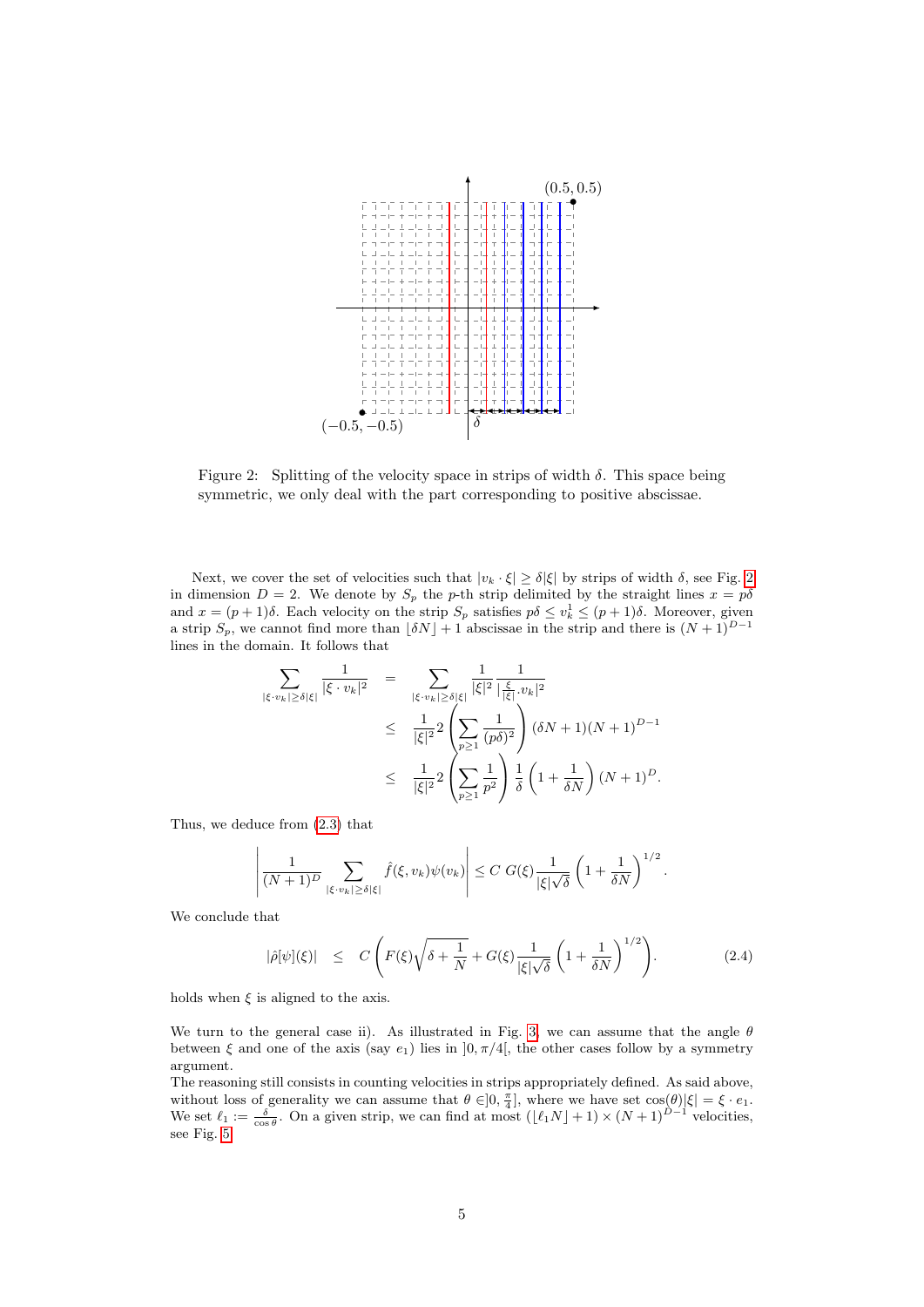

<span id="page-5-0"></span>Figure 3: Representation of  $\xi \in \mathbb{R}^2$  with  $\theta \in ]0, \frac{\pi}{4}]$  and  $\theta \in ]\frac{\pi}{4}, \frac{\pi}{2}]$  with  $\cos(\theta)|\xi| = \xi \cdot e_1.$ 



Figure 4: The area corresponding to  $|\xi \cdot v_k| \leq \delta |\xi|$  is delimited as previously. The complementary set is split into strips of width  $\delta$ .

Therefore, bearing in mind that  $0 < \theta < \frac{\pi}{4}$ , we obtain

$$
\sum_{\substack{|\xi \cdot v_k| \ge \delta |\xi|}} \frac{1}{|\xi \cdot v_k|^2} = \sum_{\substack{|\xi \cdot v_k| \ge \delta |\xi| \\ |\xi|^2}} \frac{1}{|\xi|^2} \frac{1}{|\frac{\xi}{|\xi|} \cdot v_k|^2}
$$
\n
$$
\leq \frac{1}{|\xi|^2} \times 2 \sum_{p \ge 1} \frac{1}{(p\delta)^2} \left(\frac{\delta}{\cos \theta} N + 1\right) (N+1)^{D-1}
$$
\n
$$
\leq \frac{1}{|\xi|^2} \times 2 \sum_{p \ge 1} \frac{1}{(p\delta)^2} \frac{1}{\delta \cos \theta} \left(1 + \frac{1}{\delta N}\right) (N+1)^D
$$
\n
$$
\leq 2\sqrt{2} \frac{1}{|\xi|^2} \frac{1}{\delta} \left(1 + \frac{1}{\delta N}\right) (N+1)^D
$$

and

$$
\sum_{\substack{|\xi \cdot v_k| < \delta |\xi|}} 1 = (2\lfloor \ell_1 N \rfloor + 1)(N+1)^{D-1}
$$
\n
$$
\leq 2\left(\frac{\delta}{\cos \theta}N + 1\right)(N+1)^{D-1}
$$
\n
$$
\leq 2\sqrt{2}\left(\delta + \frac{1}{N}\right)(N+1)^D.
$$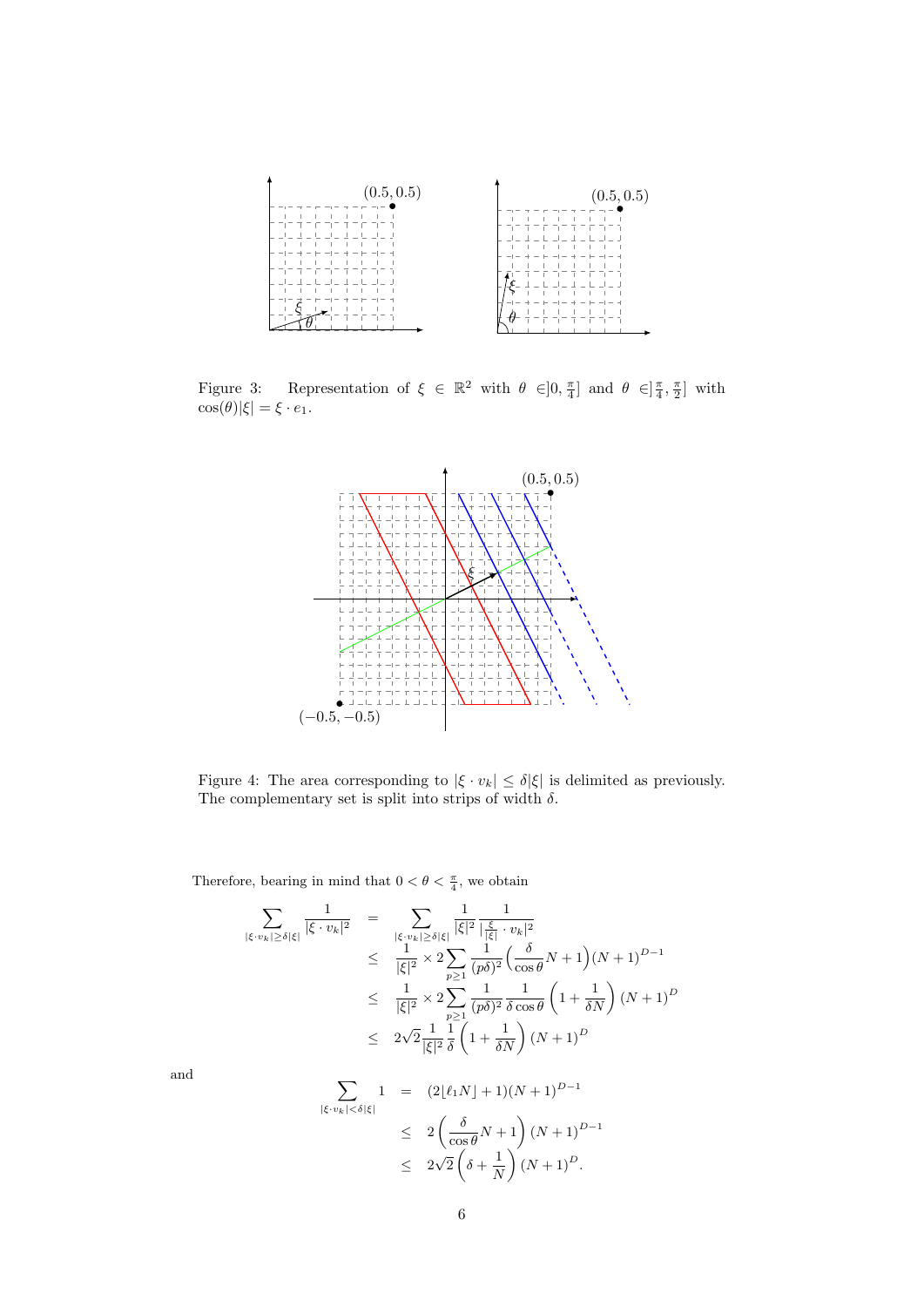

<span id="page-6-0"></span>Figure 5: Representation of the parameter  $\ell_1$ .

Thus, we deduce exactly like in case i) that [\(2.4\)](#page-4-1) holds for any  $\xi\neq 0.$ us, we deduce exactly like in case i) that [\(2.4\)](#page-4-1) holds for any  $\xi \neq 0$ .<br>Therefore, we have established that for all  $\xi \neq 0$ , we get (2.4) for all  $\delta > 0$ . We take

Therefore, we have established that for all 
$$
\xi \neq 0
$$
, we get (2.4) for all  $\delta > 0$ . We tak

$$
\delta = \frac{1}{|\xi|} \mathbf{1}_{\{N \ge |\xi|\}} + \frac{1}{N} \mathbf{1}_{\{N < |\xi|\}}
$$

and we denote

$$
\Theta_N(\xi) := \hat{\rho}[\psi](\xi) \mathbf{1}_{\{N \geq |\xi|\}}, \qquad \Delta_N(\xi) := \hat{\rho}[\psi](\xi) \mathbf{1}_{\{N < |\xi|\}}.
$$

Then, we have

$$
\Theta_N(\xi) \leq C \left( F(\xi) \sqrt{\frac{1}{|\xi|} + \frac{1}{N}} + G(\xi) \frac{1}{|\xi| \sqrt{\frac{1}{|\xi|}}} \left( 1 + \frac{1}{\frac{N}{|\xi|}} \right)^{1/2} \right) \mathbf{1}_{\{N \geq |\xi|\}} \leq C \left( F(\xi) + G(\xi) \right) \frac{1}{\sqrt{|\xi|}}.
$$

It implies that

$$
|\xi|\Theta_N(\xi)^2 \leq C(G^2(\xi) + F^2(\xi)),
$$

which equally holds true for  $\xi = 0$ . Then by assumption on f and g, we deduce that  $\Theta_N \in$  $H^{1/2}(\mathbb{R}^D)$ . Finally, we evaluate the remainder as follows

$$
\Delta_N(\xi) \leq C \left( F(\xi) \sqrt{\frac{2}{N}} + G(\xi) \frac{1}{|\xi| \sqrt{\frac{1}{N}}} \left( 1 + \frac{1}{\frac{1}{N}N} \right) \right) \mathbf{1}_{\{N < |\xi|\}} \leq \frac{C}{\sqrt{N}} (F(\xi) + G(\xi)).
$$

We conclude that

$$
\Delta_N^2(\xi) \leq \frac{C}{N} \left( F^2(\xi) + G^2(\xi) \right),
$$

which is also satisfied when  $\xi = 0$ . Thus, by assumption on f and g,  $\|\Delta_N\|_{L^2}$  is dominated by  $\frac{1}{\sqrt{N}}$ , an observation which finishes the proof.  $\frac{1}{\sqrt{N}}$ , an observation which finishes the proof.

#### 2.2 A stochastic discrete velocity averaging lemma

Dealing with random discrete velocities we can expect to make the defect vanish when taking the expectation of the velocity averages. This is indeed the case as shown in the following statement.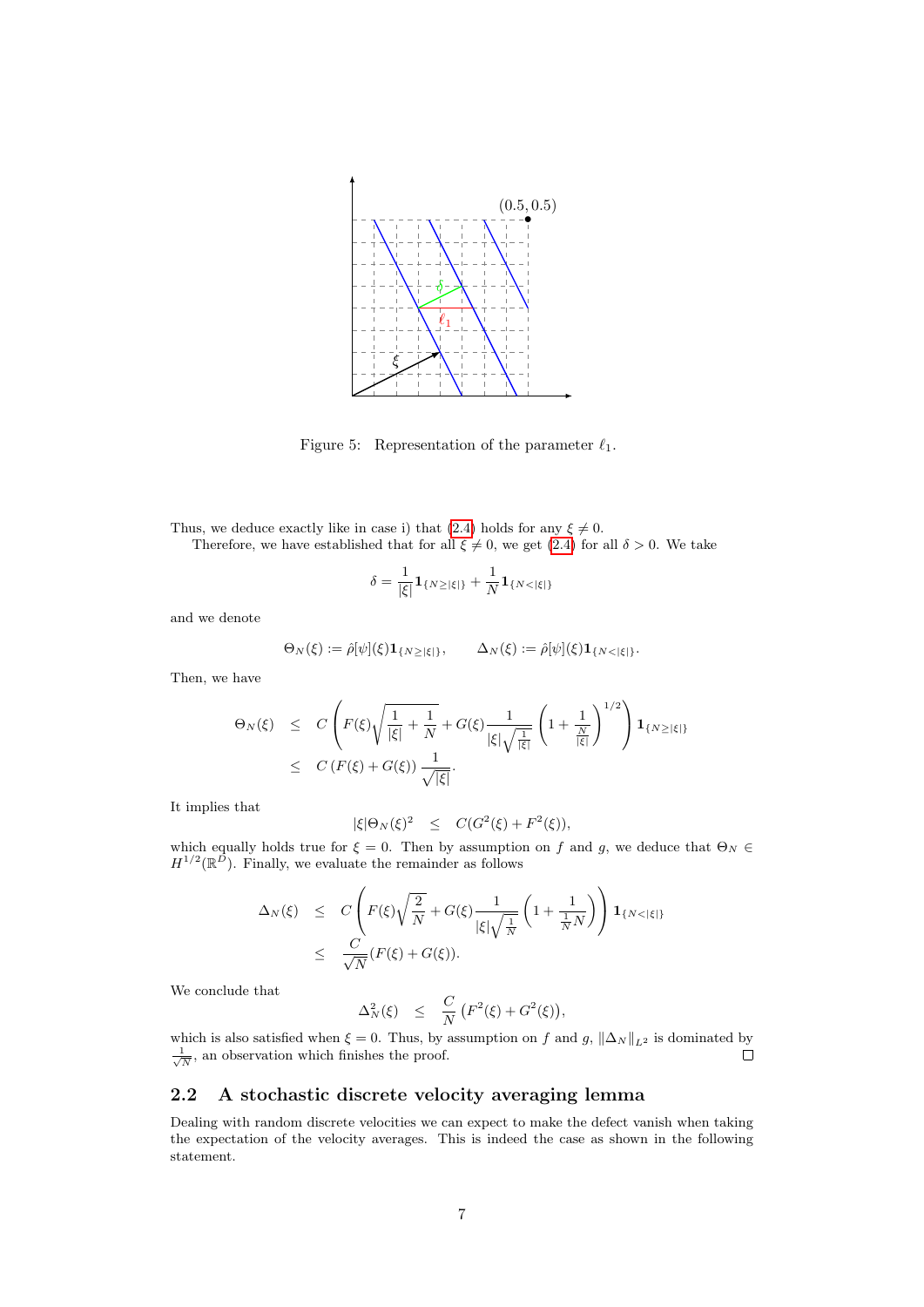<span id="page-7-1"></span>**Theorem 2.2.** Let  $(\Omega, \mathcal{A}, \mathbb{P})$  be a probability space. Let  $V_1, ..., V_{\mathcal{N}}$  be i.i.d. random variables, distributed according to the continuous uniform distribution on  $[-0.5, 0.5]^D$ . We set

$$
d\mu = \frac{1}{\mathcal{N}} \sum_{k=1}^{\mathcal{N}} \delta(v = V_k).
$$

Let  $f, g \in L^2(\mathbb{R}^D \times \mathbb{R}^D \times \Omega, dx d\mu(v) d\mathbb{P})$  satisfy for all  $x \in \mathbb{R}^D$ ,  $\omega \in \Omega$ , and  $k \in \{1, ..., \mathcal{N}\}\$ 

<span id="page-7-0"></span>
$$
V_k \cdot \nabla_x f(x, V_k) = g(x, V_k). \tag{2.5}
$$

Then, for all  $\psi \in C_c^{\infty}(\mathbb{R}^D)$ , the macroscopic quantity

$$
\rho[\psi](x) := \frac{1}{\mathcal{N}} \sum_{k=1}^{\mathcal{N}} f(x, V_k) \psi(V_k) = \int_{\mathbb{R}^D} f(x, v) \psi(v) d\mu(v)
$$

satisfies  $\mathbb{E}[\rho|\psi] \in H^{1/2}(\mathbb{R}^D)$  (and it is bounded in this space if the  $L^2$  norm of f and g is bounded uniformly with respect to  $\mathcal N$ ).

Remark 2.2. We point out that this statement has a different nature form the stochastic averaging lemma devised in [\[12,](#page-19-5) [13\]](#page-19-6), where the velocity set still satisfies an assumption like [\(1.3\)](#page-1-0) but the equation for  $v \cdot \nabla_x f_n$  involves a stochastic term. Our analysis is closer in spirit to the results in [\[31\]](#page-20-9) where the velocity variable is deterministic but is is multiplied by a Brownian motion.

*Proof.* We apply the Fourier transform to  $(2.5)$ . Then, for all k, we get

$$
\xi \cdot V_k \hat{f}(\xi, V_k) = (-i)\hat{g}(\xi, V_k).
$$

We set

$$
F(\xi) := \left(\frac{1}{\mathcal{N}} \mathbb{E} \sum_{k} |\hat{f}(\xi, V_k)|^2\right)^{1/2}, \qquad G(\xi) := \left(\frac{1}{\mathcal{N}} \mathbb{E} \sum_{k} |\hat{g}(\xi, V_k)|^2\right)^{1/2}.
$$

Let us split

$$
\mathbb{E}\hat{\rho}[\psi](\xi) = \mathbb{E}\left[\frac{1}{\mathcal{N}}\sum_{k} \hat{f}(\xi, V_k)\psi(V_k)\right] \n= \mathbb{E}\left[\frac{1}{\mathcal{N}}\sum_{|\xi \cdot V_k| < \delta |\xi|} \hat{f}(\xi, V_k)\psi(V_k)\right] + \mathbb{E}\left[\frac{1}{\mathcal{N}}\sum_{|\xi \cdot V_k| \ge \delta |\xi|} \hat{f}(\xi, V_k)\psi(V_k)\right].
$$

for  $\delta > 0$ . The Cauchy–Schwarz inequality leads to the following estimate: on the one hand

$$
\left| \mathbb{E} \left[ \frac{1}{\mathcal{N}} \sum_{|\xi \cdot V_k| < \delta |\xi|} \hat{f}(\xi, V_k) \psi(V_k) \right] \right|
$$
\n
$$
\leq ||\psi||_{\infty} \left( \frac{1}{\mathcal{N}} \mathbb{E} \sum_{k} |\hat{f}(\xi, V_k)|^2 \right)^{1/2} \left( \frac{1}{\mathcal{N}} \mathbb{E} \sum_{|\xi \cdot V_k| < \delta |\xi|} 1 \right)^{1/2},
$$

and, on the other hand

$$
\left| \mathbb{E} \left[ \frac{1}{\mathcal{N}} \sum_{|\xi \cdot v_k| \ge \delta |\xi|} \hat{f}(\xi, V_k) \psi(V_k) \right] \right| = \left| \mathbb{E} \left[ \frac{1}{\mathcal{N}} \sum_{|\xi \cdot V_k| \ge \delta |\xi|} \frac{(-i)\hat{g}(\xi, V_k)}{\xi \cdot V_k} \psi(V_k) \right] \right|
$$
  

$$
\leq ||\psi||_{\infty} \left( \frac{1}{\mathcal{N}} \mathbb{E} \sum_{k} |\hat{g}(\xi, V_k)|^2 \right)^{1/2} \left( \frac{1}{\mathcal{N}} \mathbb{E} \sum_{|\xi \cdot v_k| \ge \delta |\xi|} \frac{1}{|\xi \cdot V_k|^2} \right)^{1/2}.
$$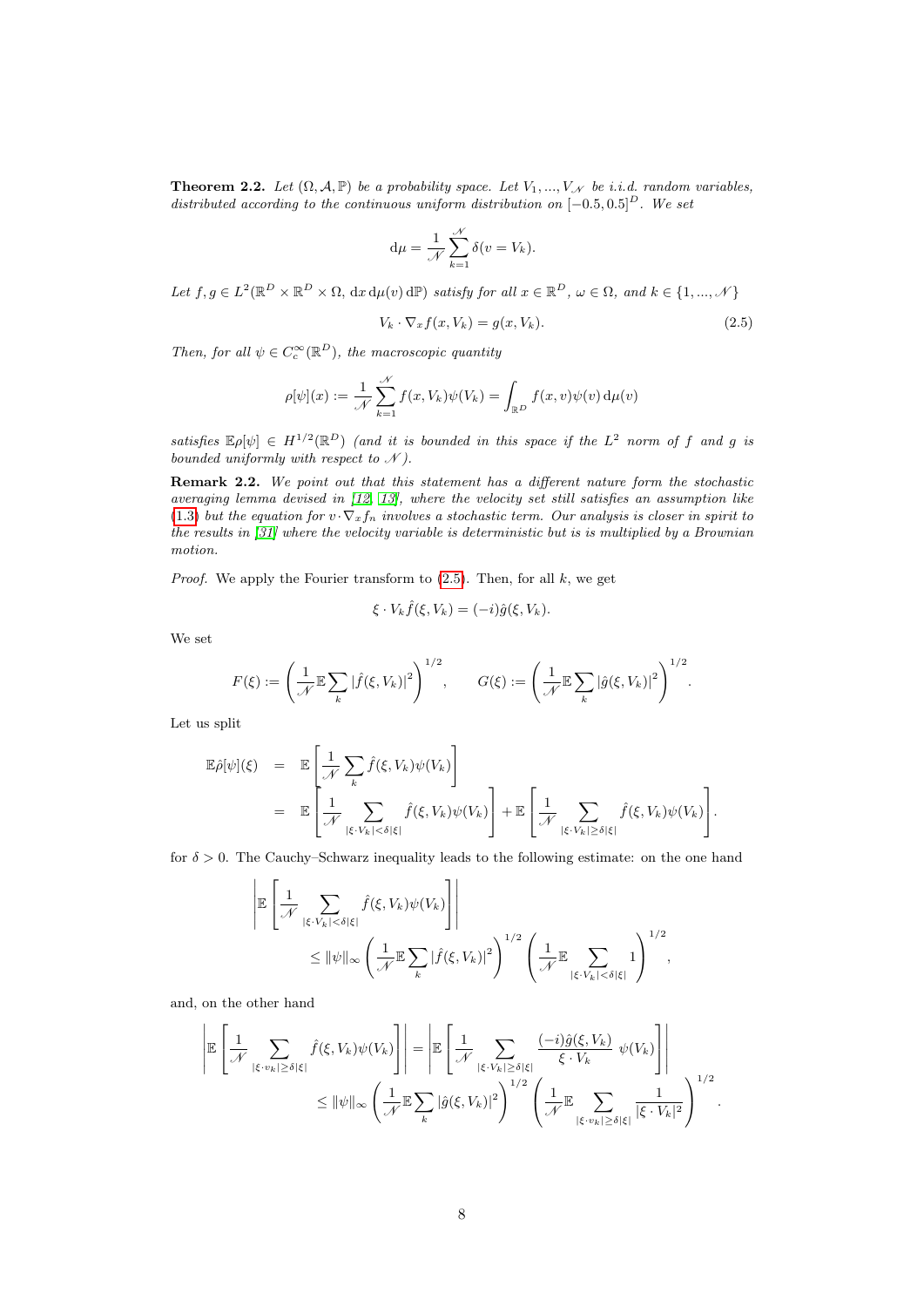We only detail the case where  $\xi = \alpha e_1, \alpha \in \mathbb{R}$ , the other cases being deduced by adapting the reasoning of the proof of Proposition [2.1.](#page-2-3) We have

$$
\begin{array}{rcl} \mathbb{E}\left[\sum\limits_{|\xi\cdot V_k|\geq\delta|\xi|}\frac{1}{|\xi\cdot V_k|^2}\right]&=&\mathbb{E}\left[\sum\limits_{|\xi\cdot V_k|\geq\delta|\xi|}\frac{1}{|\xi|^2}\frac{1}{|\frac{\xi}{|\xi|}\cdot V_k|^2}\right] \\ &\leq &\mathbb{E}\left[\frac{1}{|\xi|^2}2\left(\sum\limits_{p\geq 1}\frac{1}{(p\delta)^2}\right)M_p\right] \end{array}
$$

where  $M_p$  is the number of velocities in the p-th strip (see Fig. [2\)](#page-4-0). We bear in mind that  $M_p$ is a random variable: since the  $V_i$ 's are distributed according to the uniform law, we have

$$
\mathbb{P}(V_i \in S_p) = \delta
$$

and, the variables  $V_1, \ldots, V_{\mathcal{N}}$  being independent,  $M_p$  follows a binomial distribution of parameters  $\mathcal N$  and δ. Therefore, we are led to

<span id="page-8-1"></span>
$$
\mathbb{E}\left[\sum_{|\xi\cdot V_k|\geq \delta|\xi|}\frac{1}{|\xi\cdot V_k|^2}\right] \leq \frac{1}{|\xi|^2} 2\left(\sum_{p\geq 1}\frac{1}{(p\delta)^2}\right) \mathbb{E}\left[M_p\right] \leq C\frac{1}{|\xi|^2\delta}\mathcal{N},\tag{2.6}
$$

which yields

$$
\left| \mathbb{E} \left[ \frac{1}{\mathcal{N}} \sum_{|\xi \cdot V_k| \ge \delta |\xi|} \hat{f}(\xi, V_k) \psi(V_k) \right] \right| \le CG(\xi) \frac{1}{|\xi|\sqrt{\delta}}.
$$

On the same token, we get

<span id="page-8-0"></span>
$$
\mathbb{E}\left[\sum_{|\xi \cdot V_k| < \delta|\xi|} 1\right] = 2\delta \mathcal{N} \tag{2.7}
$$

so that

$$
\left| \mathbb{E} \left[ \frac{1}{\mathcal{N}} \sum_{|\xi \cdot V_k| < \delta |\xi|} \hat{f}(\xi, V_k) \psi(V_k) \right] \right| \leq C F(\xi) \sqrt{\delta}.
$$

Finally, we arrive at

$$
|\mathbb{E}\hat{\rho}[\psi](\xi)| \leq C \left( F(\xi)\sqrt{\delta} + \frac{G(\xi)}{|\xi|\sqrt{\delta}} \right).
$$

We apply this inequality with  $\delta = \frac{G(\xi)}{|\xi| F(\xi)}$ , which leads to

$$
|\mathbb{E}\hat{\rho}[\psi](\xi)| \le C\sqrt{F(\xi)G(\xi)}\frac{1}{\sqrt{|\xi|}}.
$$

It concludes the proof by using the assumptions on  $f$  and  $g$ .

**Remark 2.3.** We can readily extend the result to non uniform laws: we assume that the  $V_i$ 's are identically and independently distributed in  $\mathbb{R}^D$  according to a continuous and bounded density of probability  $\Phi$ . The number  $M_p$  of velocities in the strip  $S_p$  still follows a binomial law but now the expectation value depends on  $\Phi$  and  $M_p$  can be shown to be dominated by  $\mathcal{N} \|\Phi\|_{\infty} \delta.$ 

For certain applications, the variable  $v$  lies on the sphere. This is the case for the kinetic models arising in radiative transfer theory where  $v$  represents the *direction* of flight of photons, which, of course, all travel with the speed of light. We can adapt the stochastic averaging lemma to this situation.

<span id="page-8-2"></span>**Theorem 2.3.** Let  $(\Omega, \mathcal{A}, \mathbb{P})$  be a probability space. Let  $V_1, ..., V_N$  be i.i.d. random variables, distributed according to the continuous uniform distribution on  $\mathbb{S}^{D-1}$ . We set

$$
d\mu = \frac{1}{\mathcal{N}} \sum_{k=1}^{\mathcal{N}} \delta(v = V_k).
$$

 $\Box$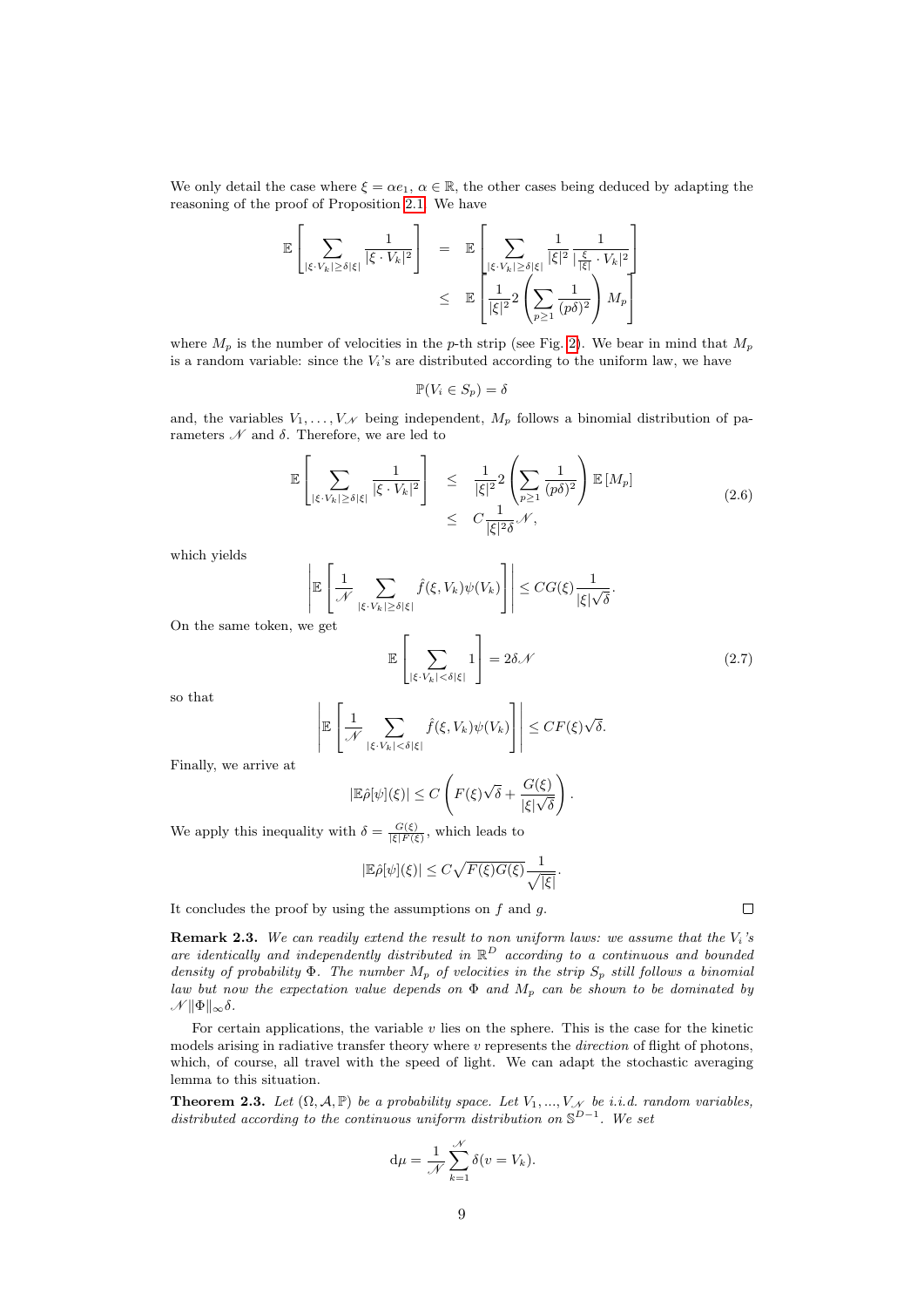Let  $f, g \in L^2(\mathbb{R}^D \times \mathbb{R}^D \times \Omega, dx d\mu(v) d\mathbb{P})$  satisfy for all  $x \in \mathbb{R}^D$ ,  $\omega \in \Omega$ , and  $k \in \{1, ..., \mathcal{N}\}\$ 

$$
V_k \cdot \nabla_x f(x, V_k) = g(x, V_k).
$$

Then, for all  $\psi \in C_c^{\infty}(\mathbb{S}^{D-1})$ , the macroscopic quantity

$$
\rho[\psi](x) := \frac{1}{\mathcal{N}} \sum_{k=1}^{\mathcal{N}} f(x, V_k) \psi(V_k) = \int_{\mathbb{R}^D} f(x, v) \psi(v) d\mu(v)
$$

satisfies  $\mathbb{E}\rho[\psi] \in H^{1/2}(\mathbb{R}^D)$ .

Proof. The proof follows the same arguments as for Theorem [2.2;](#page-7-1) we only indicate the main changes. The proof still relies in counting the velocities produced by the random sampling in the domain

$$
S_p = \{ v \in \mathbb{S}^{D-1}, \ \delta p |\xi| \le |v \cdot \xi| \le \delta(p+1)|\xi| \},\
$$

for given  $\xi \in \mathbb{R}^D \setminus \{0\}, \delta > 0$  and  $p \in \mathbb{Z}$ . We define  $\theta \in [0, 2\pi]$  such that

$$
v \cdot \frac{\xi}{|\xi|} = \cos(\theta) \in [-1, +1].
$$

Considering the random vectors  $V_k$ , the associated variable  $\theta_k$  is randomly distributed on  $[0, 2\pi]$ . For symmetry reasons,  $\mathbb{P}(V_k \in S_p)$  is thus proportional to

$$
\mathbb{P}(\delta|p| \leq \cos(\theta_k) \leq \delta(|p|+1)).
$$

We start with the specific case of dimension  $D = 2$ , and we refer the reader to Fig. [6.](#page-10-0) In this case,  $\theta$  is uniformly distributed on  $[0, 2\pi]$ . Therefore, for any  $p \in \mathbb{N}$ ,  $\mathbb{P}(\delta p \leq \cos(\theta) \leq \delta(p+1))$ is proportional to

$$
\Pi_{\delta,p} = \int_{\arccos(\delta(p+1))}^{\arccos(\delta p)} d\theta = \arccos(\delta p) - \arccos(\delta(p+1))
$$

and  $M_p = #{V_k \in S_p}$  is driven by the binomial law with parameters  $\mathcal N$  and  $\alpha \Pi_{\delta,p}$  for a certain constant  $\alpha > 0$ . Hence, the analog of [\(2.7\)](#page-8-0) is dominated, up to some constant, by

$$
\mathcal{N}\Pi_{\delta,0} = \mathcal{N}\left(\frac{\pi}{2} - \arccos(\delta)\right) = \mathcal{N}\int_0^\delta \frac{\mathrm{d}x}{\sqrt{1-x^2}} \le C\mathcal{N}\delta
$$

as far as  $0 < \delta \leq \delta_0 < 1$ . Similarly, the analog of [\(2.6\)](#page-8-1) involves the sum

$$
\sum_{p\geq 1}\frac{\mathscr{N}}{\delta^2 p^2}\Pi_{\delta,p}
$$

that we split into

$$
I = \sum_{1 \le p \le 1/2\delta} \dots, \qquad II = \sum_{1/2\delta < p \le 1/\delta} \dots
$$

For I, we can still use the fact that  $x \mapsto \frac{1}{\sqrt{1-x^2}}$  is non increasing and bounded far away from  $x = 1$  and we are led to the estimate

$$
I = \sum_{1 \le p \le 1/2\delta} \frac{\mathcal{N}}{\delta^2 p^2} \int_{\delta(p+1)}^{\delta p} \frac{dx}{\sqrt{1-x^2}}
$$
  
 
$$
\leq \sum_{1 \le p \le 1/2\delta} \frac{\mathcal{N}}{\delta^2 p^2} \frac{\delta}{\sqrt{1-\delta^2(p+1)^2}} \leq C \frac{\mathcal{N}}{\delta}.
$$

For II, we use a summation by parts which yields

$$
\begin{array}{rcl}\n\text{II} & = & \sum_{1/2\delta < p \le 1/\delta} \frac{\mathcal{N} \arccos(\delta p)}{\delta^2} \Big( \frac{1}{(p-1)^2} - \frac{1}{p^2} \Big) \\
& \le & \sum_{1/2\delta < p \le 1/\delta} \frac{\mathcal{N} \arccos(\delta p)}{\delta^2} \frac{2}{p(p-1)^2} \le \frac{4\delta}{\delta^2} \pi \mathcal{N} \sum_{p \ge 1} \frac{1}{p^2} \le C \frac{\mathcal{N}}{\delta}.\n\end{array}
$$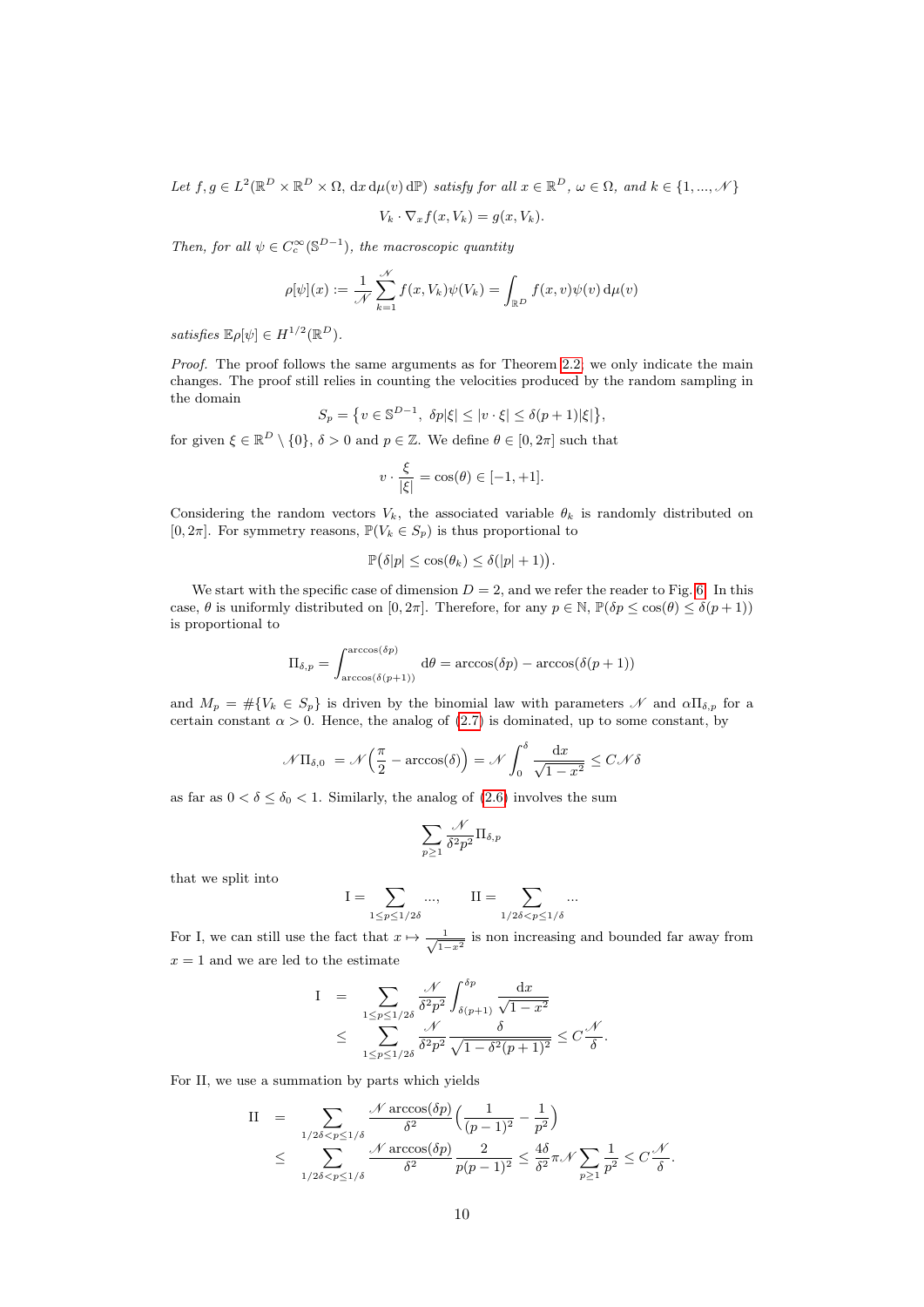Having these estimates at hand, we can repeat the same arguments as in the proof of Theorem [2.2.](#page-7-1)

For higher dimension, the situation is actually simpler since  $\theta$  is now distributed on  $[0, \pi/2]$  according to the law with density  $\sin(\theta)^{D-2} d\theta$ . Thus (with the simple estimate  $0 \leq \sin(\theta)^{D-2} \leq \sin(\theta)$  we obtain directly the analog of estimates [\(2.6\)](#page-8-1) and [\(2.7\)](#page-8-0).  $\Box$ 



<span id="page-10-0"></span>Figure 6: Velocities on the sphere  $\mathbb{S}^1$ , domain  $S_p$ .

The result can be extended to the  $L^p$  cases for  $1 < p < \infty$  by using an interpolation argument as in [\[21,](#page-20-1) Theorem 2].

**Corollary 2.4.** In Theorems [2.2](#page-7-1) and [2.3,](#page-8-2) we assume that f and g belong to  $L^p(\mathbb{R}^D \times \mathcal{V} \times$  $\Omega, dx d\mu(v) d\mathbb{P}$  for some  $1 < p < \infty$ , with  $\mathscr{V}$  either  $\mathbb{R}^D$  or  $\mathbb{S}^{D-1}$ . Then  $\mathbb{E} \rho[\psi]$  lies in the Sobolev space  $W^{s,p}(\mathbb{R}^D)$  with  $0 < s < \min(1/p, 1 - 1/p) < 1$ .

*Proof.* We readily adapt the interpolation argument in [\[21\]](#page-20-1). Let  $\mathscr T$  be the operator

$$
\mathscr{T}: h \longmapsto \mathbb{E} \int f(x,v) \psi(v) d\mu(v),
$$

where

$$
f(x, V_k) + V_k \cdot \nabla_x f(x, V_k) = h(x, V_k).
$$

Clearly  $\mathscr{T}$  maps continuously  $L^r(\mathbb{R}^D \times \mathscr{V} \times \Omega, dx d\mu(v) d\mathbb{P})$  into  $L^r(\mathbb{R}^D)$ , for any  $1 < r <$  $\infty$ . Moreover, Theorems [2.2](#page-7-1) and [2.3](#page-8-2) tell us that  $\mathscr{T}$  is a continuous operator from  $L^2(\mathbb{R}^D \times$  $\mathscr{V} \times \Omega$ ,  $dx d\mu(v) d\mathbb{P}$  to  $H^{1/2}(\mathbb{R}^D)$ . We conclude by interpreting the Sobolev space  $W^{s,p}$  by interpolation, as being an intermediate space between  $L^r = W^{0,r}$  and  $H^{1/2} = W^{1/2,2}$  [\[4,](#page-19-7) Theorem 6.4.5, relation (7)], and  $L^p$  as being interpolated between  $L^r$  and  $L^2$ .  $\Box$ 

We can equally extend the compactness statement to the  $L^1$  framework, by following [\[22\]](#page-20-3). Corollary 2.5. We consider a random set of velocities defined as in Theorem [2.2](#page-7-1) or [2.3.](#page-8-2) Let  $(f_n)_{n\in\mathbb{N}}$  and  $(g_n)_{n\in\mathbb{N}}$  be two sequences of functions defined on  $\mathbb{R}^D\times\mathscr{V}\times\Omega$  such that

- i)  $\{f_n, n \in \mathbb{N}\}\$ is a relatively weakly compact set in  $L^1(\mathbb{R}^D \times \mathcal{V} \times \Omega, dx d\mu(v) d\mathbb{P}),$
- ii)  $\{g_n, n \in \mathbb{N}\}\$ is bounded in  $L^1(\mathbb{R}^D \times \mathcal{V} \times \Omega, dx d\mu(v) d\mathbb{P})$ ,
- iii) we have  $V_k \cdot \nabla_x f_n(x, V_k) = g_n(x, V_k)$ .

Then  $\mathbb{E}\rho_n[\psi](x) = \mathbb{E}\int f_n(x,v)\psi(v) d\mu(v)$  lies in a relatively compact set of  $L^1(B(0,R))$ , for any  $0 < R < \infty$  (for the strong topology).

Proof. The proof follows closely [\[22\]](#page-20-3); we sketch the arguments for the sake of completeness. For  $\psi \in C_c^{\infty}(\mathscr{V})$ , we denote by  $\mathscr{A}$  the operator

$$
\mathscr{A}: f \longmapsto \mathbb{E} \int f(x,v) \psi(v) d\mu(v).
$$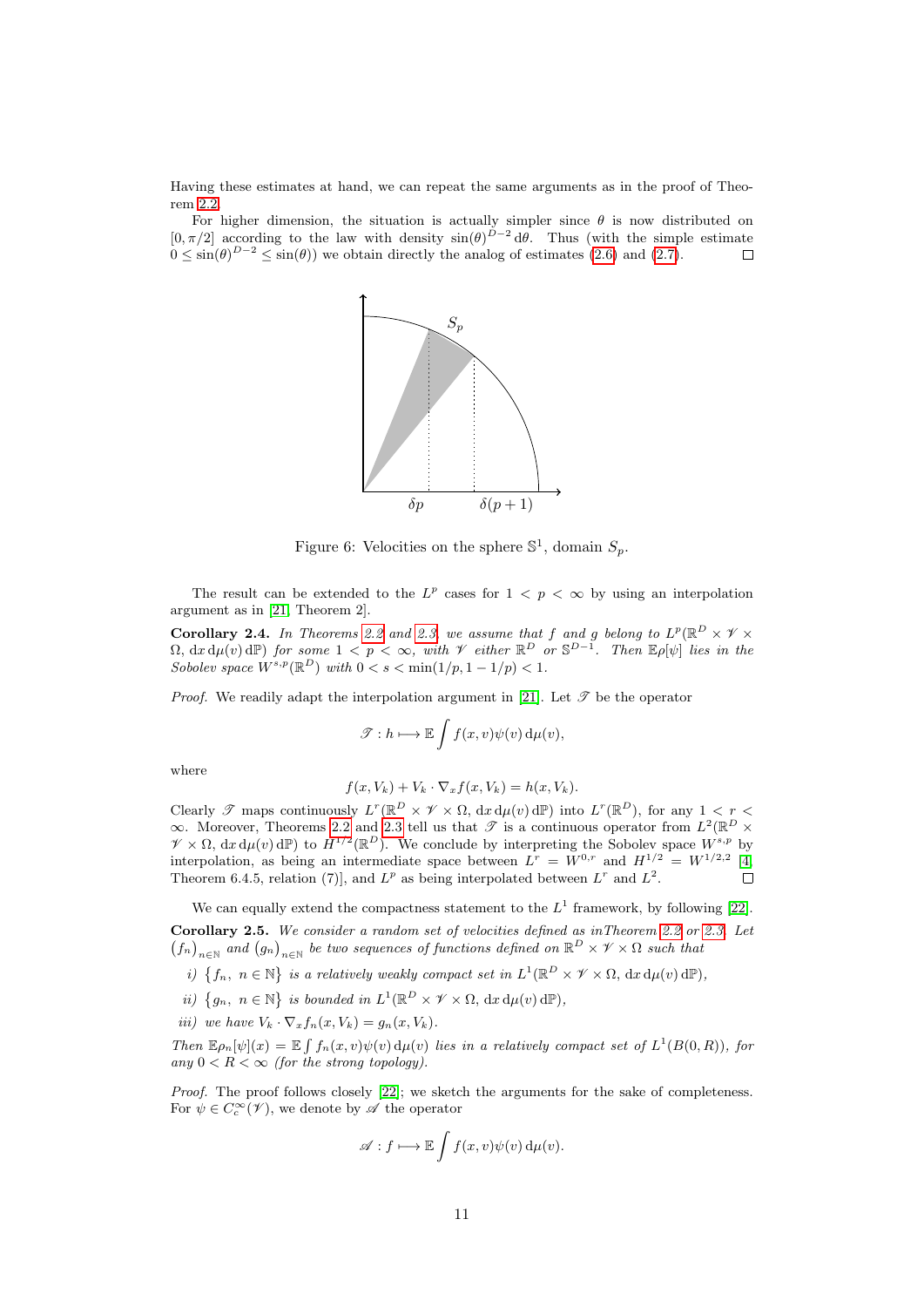For  $\lambda > 0$ , we also introduce the operator

$$
R_{\lambda}: h \longmapsto \int_0^{\infty} e^{-\lambda t} h(x - vt, v) dt
$$

which returns the solution  $f = R_{\lambda}h$  of  $(\lambda + v \cdot \nabla_x)f = h$ . It is a continuous operator on  $L^p(\mathbb{R}^D\times\mathscr{V},\,dx\,d\mu(v))$  spaces and we have

<span id="page-11-1"></span>
$$
||R_{\lambda}h||_{L^{p}} \le \frac{||h||_{L^{p}}}{\lambda}.
$$
\n(2.8)

Let us temporarily assume that the compactness statement holds for  $\mathscr{A}R_{\lambda}g_n$ , for any  $\lambda > 0$ , when i)-ii) is strengthened into

ii')  $g_n, n \in \mathbb{N}$  is a relatively weakly compact set in  $L^1(\mathbb{R}^D \times \mathcal{V} \times \Omega, dx d\mu(v) d\mathbb{P})$ .

Therefore, writing  $(\lambda + v \cdot \nabla_x) R_\lambda f_n = f_n$ , we deduce from i) that  $(\mathscr{A} R_\lambda f_n)_{n \in \mathbb{N}}$  is relatively compact in  $L^1(B(0,R))$  for any  $\lambda > 0$  and  $0 < R < \infty$ . Next, we write  $f_n = \lambda R_\lambda f_n +$  $R_\lambda(v\cdot\nabla_x f_n)$  so that, owing to [\(2.8\)](#page-11-1),  $\mathscr{A} f_n = \lambda \mathscr{A} R_\lambda f_n + \mathscr{A} R_\lambda(v\cdot\nabla_x f_n)$  appears as the sum of a sequence which is compact in  $L^1(B(0,R))$  and a sequence the norm of which is dominated by  $1/\lambda$ , uniformly with respect to *n*. Consequently,  $(\mathscr{A}_{fn})_{b \in \mathbb{N}}$  is relatively compact in  $L^1(B(0,R)).$ 

We are thus left with the task of justifying the gain of compactness for  $\mathscr{A}R_{\lambda}g_n$  when i)-ii) is replaced by ii'), see [\[21,](#page-20-1) Proposition 3]. To this end, for  $\lambda, M > 0$  we set  $R_{\lambda}g_n = \gamma_n$  and we split M

$$
\gamma_n=\gamma_{n,M}+\gamma_n^\Lambda
$$

where

$$
(\lambda + V_k \cdot \nabla_x)\gamma_{n,M}(x, V_k) = g_n(x, V_k)\mathbf{1}_{g_n(x, V_k) \leq M},
$$
  

$$
(\lambda + V_k \cdot \nabla_x)\gamma_n^{M,\omega}(x, V_k) = g_n(x, V_k)\mathbf{1}_{g_n(x, V_k) > M}.
$$

Since for any fixed  $M > 0$ , the set  $\{g_n \mathbf{1}_{h_n \leq M}, n \in \mathbb{N}\}\$ is bounded in  $L^1 \cap L^{\infty} \subset L^2$ , we can apply Theorems [2.2](#page-7-1) or [2.3](#page-8-2) which imply that  $(\mathscr{A}\gamma_{n,M})_{n\in\mathbb{N}}$  is compact in  $L^1(B(0,R))$  for any finite R. We can conclude by showing that  $\gamma_n^M$  can be made arbitrarily small, in  $L^1$  norm, uniformly with respect to  $n \in \mathbb{N}$ , for a suitable choice of  $M > 0$ . This is indeed the case because ii') implies

$$
\lim_{M \to \infty} \left\{ \sup_n \int |g_n| \mathbf{1}_{g_n > M} d\mu(v) dx d\mathbb{P}(\omega) \right\} = 0.
$$

by virtue of the Dunford-Pettis theorem, see [\[24,](#page-20-10) Sect. 7.3.2]. Going back to [\(2.8\)](#page-11-1) finishes the  $\Box$ proof.

# <span id="page-11-0"></span>3 Application to the Rosseland Approximation

Let us go back to the asymptotic behavior of the solutions of  $(1.1)$ . The problem  $(1.1)$  is completed with the initial condition

$$
f_{\varepsilon}\Big|_{t=0}=f_{\varepsilon}^0.
$$

It satisfies  $f_{\varepsilon}^0 \geq 0$  and  $f_{\varepsilon}^0 \in L^1(\mathbb{R}^D \times \mathcal{V})$ , as it is physically relevant,  $f_{\varepsilon}$  being a particle density. For the set  $(\mathscr{V}, d\mu)$ , in what follows we suppose at least that  $\mathscr{V}$  is a bounded subset in  $\mathbb{R}^D$ and

$$
\int_{\mathscr{V}} d\mu(v) = 1, \qquad \int_{\mathscr{V}} v d\mu(v) = 0.
$$

These assumptions are crucial for the analysis of the diffusion regime. Then, the connection to [\(1.2\)](#page-1-2) can be established as follows.

**Theorem 3.1.** We assume that [\(1.3\)](#page-1-0) is fulfilled. Let  $\sigma$  be a function such that  $\sigma(\rho) = \rho^{\gamma} \Sigma(\rho)$ with  $|\gamma| < 1$  and  $0 < \sigma_* \le \Sigma(\rho) \le \sigma^* < \infty$ . Let  $(f_{\varepsilon}^0)_{\varepsilon > 0}$  satisfy

$$
\sup_{\varepsilon>0}\left(\int_{\mathbb{R}^d}\int_{\mathcal{V}}\left(1+\varphi(x)+|\ln f_\varepsilon^0|f_\varepsilon^0\right)\mathrm{d}\mu(v)\,\mathrm{d}x+\|f_\varepsilon^0\|_{L^\infty(\mathbb{R}^d\times\mathcal{V})}\right)=M_0<+\infty
$$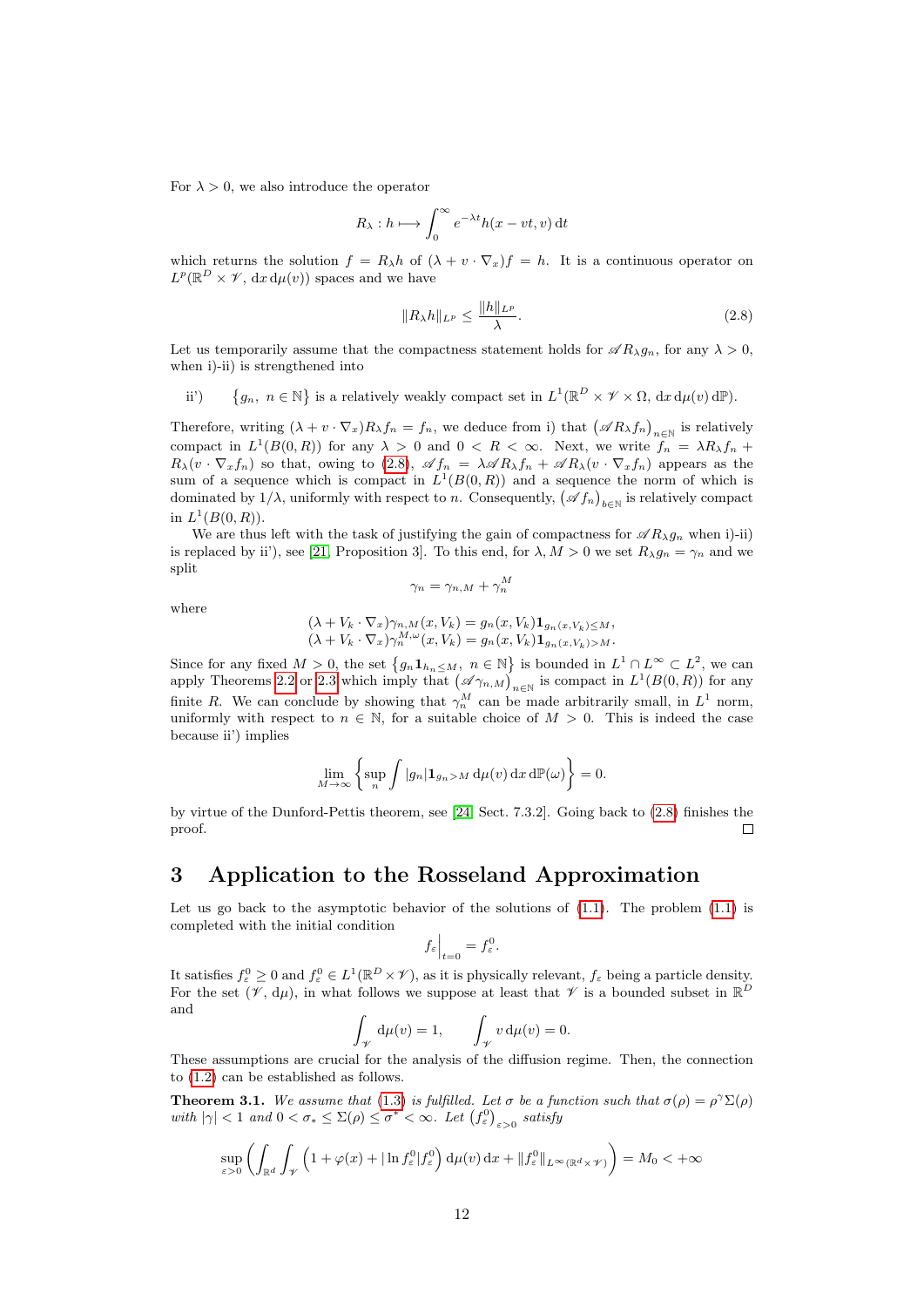for a certain weight function such that  $\lim_{|x|\to+\infty} \varphi(x) = +\infty$ . Then (up to a subsequence) the solution  $f_{\varepsilon}$  of [\(1.1\)](#page-1-1) and  $\rho_{\varepsilon}$  converge to  $\rho(t,x)$  in  $L^p((0,T)\times \mathbb{R}^d\times \mathscr{V})$  and  $L^p((0,T)\times \mathbb{R}^d)$ respectively, for any  $1 \leq p < \infty$ ,  $0 < T < \infty$  where  $\rho$  is a solution to [\(1.2\)](#page-1-2) with the initial data  $\rho|_{t=0}$  given by the weak limit in  $L^p(\mathbb{R}^d)$  of  $\int_{\mathscr{V}} f^0_{\varepsilon} d\mu(v)$  as  $\varepsilon \to 0$ .

For instance this statement holds with  $\mathcal{V} = \mathbb{S}^{D-1}$  endowed with the Lebesgue measure. We refer the reader to [\[3\]](#page-19-0) for a detailed proof, where the velocity averaging lemma is used to manage the passage to the limit in the nonlinearity. Assumption [\(1.3\)](#page-1-0) can be replaced by

for any 
$$
\xi \neq 0
$$
, meas $\left( \left\{ v \in \mathcal{V} \cap B(0,R), v \cdot \xi \neq 0 \right\} \right) > 0$ 

which allows us to deal with certain discrete velocity models. Then, the asymptotic regime can be analyzed with a compensated compactness argument, that relies on the structure of the system satisfied by the zeroth and first moments of  $f_{\epsilon}$ , as pointed out in [\[14,](#page-19-4) [25,](#page-20-6) [32\]](#page-20-7), see also [\[33\]](#page-20-11). The question can be addressed of the relation between the diffusion equation that correspond to a discretization of the velocity set (discrete ordinate equation) and the diffusion equation that corresponds to the continuous model. For the simple collision operator in [\(1.1\)](#page-1-1), velocity grids, which differ from the simplest uniform mesh, can be constructed that lead to the exact diffusion coefficient (namely  $\frac{1}{\mathcal{N}} \sum_{k=1}^{\mathcal{N}} v_k \otimes v_k = \int_{\mathbb{S}^{D-1}} v \otimes v \, dv = \frac{1}{D} \mathbb{I}$ ); we refer the reader to [\[9,](#page-19-8) [20,](#page-20-12) [29\]](#page-20-13) for further discussion on this issue. However, for more general collision operators, it might happen that the equilibrium functions that make the collision operator vanish or the diffusion coefficient are not explicitly known, see [\[7,](#page-19-9) [14\]](#page-19-4).

We wish to revisit this question by means of a Monte–Carlo approach: instead of the discrete ordinate viewpoint where a discrete velocity grid is adopted once for all, we deal with a random set of velocities and we wonder whether it can provide, in expectation, a consistent approximation of the diffusion regime. The consistency analysis we propose uses Theorem [2.2](#page-7-1) or Theorem [2.3](#page-8-2) to justify the following claim.

<span id="page-12-0"></span>**Theorem 3.2.** Let  $(\Omega, \mathcal{A}, \mathbb{P})$  be a probability space. Let  $V_1, ..., V_N$  be i.i.d. random variables distributed according to the continuous uniform law on  $\mathscr V$ . Then, we obtain a set  $\mathscr V_{\mathscr N}$  of  $2\mathscr N$ velocities in  $\mathscr V$  by setting  $V_{\mathscr N+j} = -V_j$ , for all  $j \in \{1, ..., \mathscr N\}$ . We denote the associated discrete measure on  $\mathscr V$  by

$$
d\mu_{\mathcal{N}}(v) = \frac{1}{2\mathcal{N}} \sum_{k=1}^{2\mathcal{N}} \delta(v = V_k).
$$

Let  $f_{\varepsilon}|_{t=0} = f_{\varepsilon}^0 \geq 0$  satisfy

<span id="page-12-1"></span>
$$
\sup_{\varepsilon>0, \ \mathcal{N}\in\mathbb{N}}\left(\mathbb{E}\int_{\mathbb{R}^D}\int_{\mathcal{V}}(1+\varphi(x)+|\ln f_{\varepsilon}^0|)f_{\varepsilon}^0\,\mathrm{d}\mu_{\mathcal{N}}(v)\,\mathrm{d}x+\|f_{\varepsilon}^0\|_{L^{\infty}(\Omega\times\mathbb{R}^d\times\mathcal{V})}\right)=M_0<+\infty.
$$
\n(3.1)

Let  $f_{\varepsilon}$  be a solution of the following equation

<span id="page-12-2"></span>
$$
\partial_t f_{\varepsilon}(t, x, V_j) + \frac{1}{\varepsilon} V_j \cdot \nabla_x f_{\varepsilon}(t, x, V_j) = \frac{1}{\varepsilon^2} \sigma(\rho_{\varepsilon, \mathcal{N}}) \left[ \rho_{\varepsilon, \mathcal{N}}(t, x) - f_{\varepsilon}(t, x, V_j) \right], \tag{3.2}
$$

with  $\rho_{\varepsilon,\mathcal{N}}(t,x) := \frac{1}{2\mathcal{N}} \sum_{i=1}^{2\mathcal{N}} f_{\varepsilon}(t,x,V_j)$ . We suppose that  $\rho \in [0,\infty) \mapsto \sigma(\rho)$  is a nonnegative function such that for any  $0 < R < \infty$ , there exists  $\sigma_{\star}(R) > 0$  verifying  $0 < 1/\sigma_{\star}(R) \le$  $\sigma(\rho) \leq \sigma_{\star}(R)$  and  $|\sigma'(\rho)| \leq \sigma_{\star}(R)$  for any  $0 \leq \rho \leq R$ . Then  $\mathbb{E}\rho_{\varepsilon,\mathcal{N}}$  converges to  $\mathbb{E}\rho_{\mathcal{N}}$  in  $L^2((0,T)\times \mathbb{R}^D)$  as  $\varepsilon$  goes to 0 with  $0 < T < \infty$  where  $\mathbb{E} \rho_{\mathcal{N}}$  is solution of

$$
\partial_t \mathbb{E} \rho_{\mathcal{N}} + \text{div}(\mathcal{J}_{\mathcal{N}}) = 0,
$$
  

$$
\sigma(\mathbb{E} \rho_{\mathcal{N}}) \mathcal{J}_{\mathcal{N}} = -\mathbb{E} A_{\mathcal{N}} \nabla_x \mathbb{E} \rho_{\mathcal{N}} + O\left(\frac{1}{\sqrt{\mathcal{N}}}\right),
$$

with  $A_{\mathcal{N}}$  the  $D \times D$  matrix with random components defined by

$$
A_{\mathscr{N}} := \frac{1}{2\mathscr{N}} \sum_{j=1}^{2\mathscr{N}} V_j \otimes V_j,
$$

and  $\mathbb{E}_{\rho_{\mathcal{N}}}\big|_{t=0}$  is the weak limit of  $\int \mathbb{E} f_{\varepsilon}^0 d\mu(v)$ .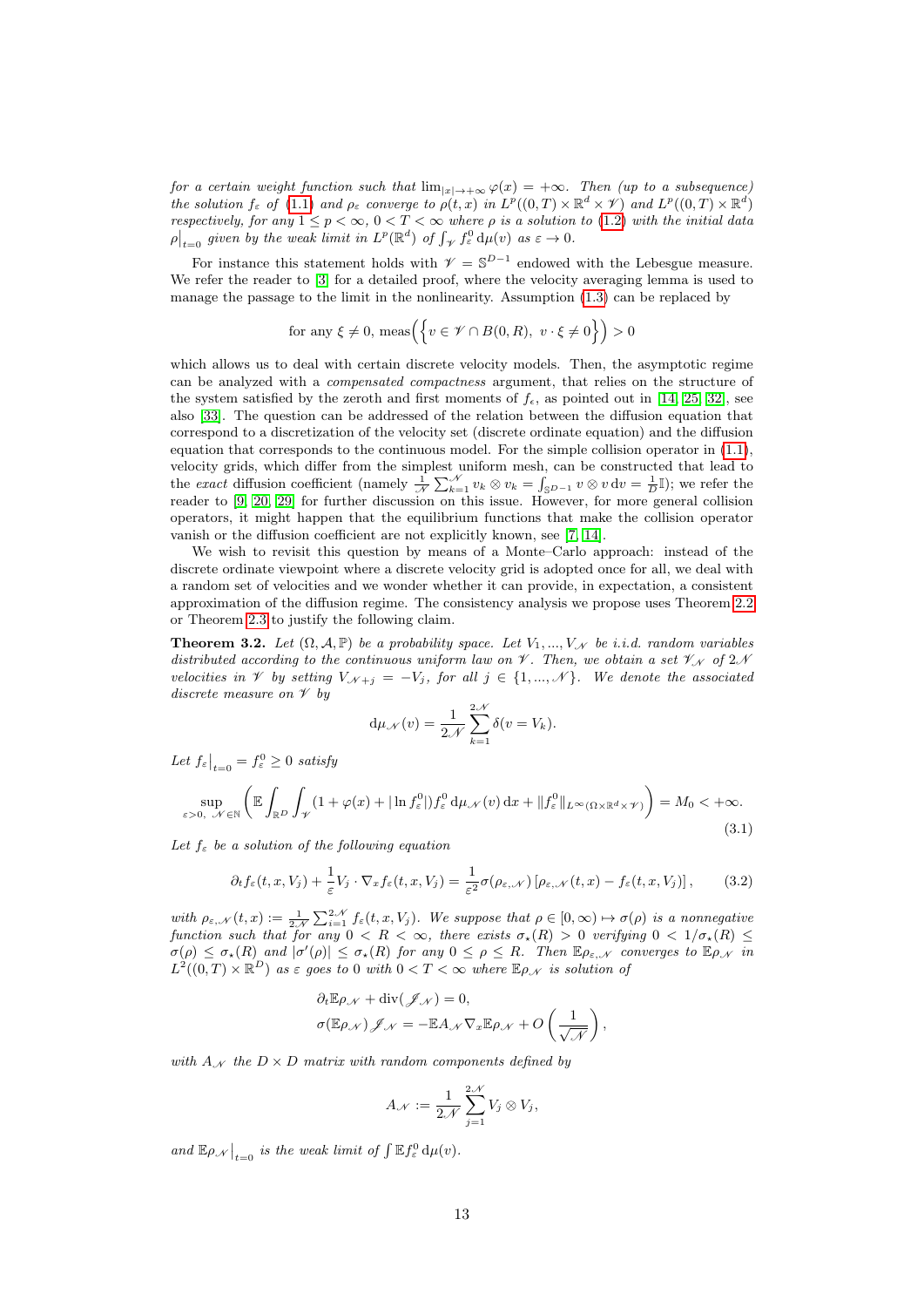Note that the construction of the set  $\mathcal{V}_{\mathcal{N}}$  ensures that the null flux condition  $\int v d\mu_{\mathcal{N}}(v) = 0$ is fulfilled, but the elements of  $\mathcal{V}_{\mathcal{N}}$  are not independent. Nevertheless, the stochastic averaging lemma still applies to this situation, with a straightforward adaptation of the proof. It is likely that the assumptions on  $\sigma$  can be substantially weakened, but this not our aim here to seek refinements in this direction. We will make precise in the proof in which sense the consistency error  $O\left(\frac{1}{\sqrt{\mathcal{N}}}\right)$  should be understood.

#### 3.1 Entropy estimates

In order to prove Theorem [3.2,](#page-12-0) the first step consists in establishing some a priori estimates, uniform with respect to the parameters  $\varepsilon$  and  $\mathcal N$ . We will then deduce the compactness needed to obtain the result. These estimates are quite classical; the proof that we sketch for the sake of completeness follows directly from [\[3,](#page-19-0) [25,](#page-20-6) [32\]](#page-20-7).

<span id="page-13-2"></span>**Proposition 3.3.** Let  $f_{\varepsilon}^0$  satisfy [\(3.1\)](#page-12-1) with  $\varphi(x) = (1 + x^2)^{\beta}$ ,  $0 < \beta < 1$ . Let  $0 < T < \infty$ . There exists a constant  $C(T)$  which only depends on T such that

<span id="page-13-3"></span>
$$
\sup_{\varepsilon>0, \ \mathcal{N}\in\mathbb{N}} \left\{ \sup_{0\leq t\leq T} \mathbb{E} \int_{\mathbb{R}^D} \int_{\mathcal{V}} (1+\varphi(x)+|\ln f_{\varepsilon}|) f_{\varepsilon} \,d\mu_{\mathcal{N}}(v) \,dx + \|f_{\varepsilon}\|_{L^{\infty}(\Omega \times (0,T) \times \mathbb{R}^D \times \mathcal{V})} \right\} = C(T) < +\infty
$$
\n(3.3)

and, furthermore,

<span id="page-13-1"></span>
$$
\sup_{\varepsilon>0, \ \mathcal{N}\in\mathbb{N}} \mathbb{E} \int_0^T \int_{\mathbb{R}^D} \int_{\mathcal{V}} \frac{\sigma(\rho_{\varepsilon,\mathcal{N}})}{\varepsilon^2} (f_{\varepsilon} - \rho_{\varepsilon,\mathcal{N}}) \ln \left( \frac{f_{\varepsilon}}{\rho_{\varepsilon,\mathcal{N}}} \right) d\mu_{\mathcal{N}}(v) dx dt \le C(T). \tag{3.4}
$$

Proof. As said above we crucially use the fact that

$$
\int_{\mathscr{V}} d\mu_{\mathscr{N}}(v) = 1, \qquad \int_{\mathscr{V}} v d\mu_{\mathscr{N}}(v) = 0.
$$

As a matter of fact, the collision operator is mass–conserving in the sense that

$$
\int_{\mathscr{V}} \sigma(\rho)(f-\rho) \, \mathrm{d}\mu_{\mathscr{N}}(v) = 0.
$$

Accordingly, integrating immediately leads to

$$
\frac{\mathrm{d}}{\mathrm{d}t} \mathbb{E} \int_{\mathbb{R}^D} \int_{\mathcal{V}} f_{\varepsilon} \, \mathrm{d}\mu_{\mathcal{N}}(v) \, \mathrm{d}x = 0. \tag{3.5}
$$

More generally, let  $G : [0, \infty) \to \mathbb{R}$  be a convex function. We get

$$
\frac{\mathrm{d}}{\mathrm{d}t} \mathbb{E} \int_{\mathbb{R}^D} \int_{\mathcal{V}} G(f_{\varepsilon}) \, \mathrm{d}\mu_{\mathcal{N}}(v) \, \mathrm{d}x \n= -\frac{1}{\varepsilon^2} \mathbb{E} \int_{\mathbb{R}^D} \int_{\mathcal{V}} \sigma(\rho_{\varepsilon,\mathcal{N}}) (\rho_{\varepsilon,\mathcal{N}} - f_{\varepsilon}) (G'(\rho_{\varepsilon,\mathcal{N}}) - G'(f_{\varepsilon})) \, \mathrm{d}\mu_{\mathcal{N}}(v) \, \mathrm{d}x \le 0.
$$

With  $G(z) = z^p$ ,  $p \ge 1$ , it gives an estimate on the  $L^p$  norm of the solution. Similarly, with  $G(z) = [z - ||f_{\varepsilon}^{0}||_{\infty}]_{+}^{2}$ , we conclude that

$$
||f_{\varepsilon}||_{L^{\infty}(\Omega\times(0,T)\times\mathbb{R}^D\times\mathcal{V})}\leq ||f_{\varepsilon}^0||_{\infty}.
$$

Finally, with  $G(z) = z \ln(z)$  we have

<span id="page-13-0"></span>
$$
\frac{\mathrm{d}}{\mathrm{d}t} \mathbb{E} \int_{\mathbb{R}^D} \int_{\mathcal{V}} f_{\varepsilon} \ln f_{\varepsilon} \, \mathrm{d}\mu_{\mathcal{N}}(v) \, \mathrm{d}x \n= -\frac{1}{\varepsilon^2} \mathbb{E} \int_{\mathbb{R}^D} \int_{\mathcal{V}} \sigma(\rho_{\varepsilon,\mathcal{N}}) \left[ \rho_{\varepsilon,\mathcal{N}} - f_{\varepsilon} \right] \ln \left( f_{\varepsilon} / \rho_{\varepsilon,\mathcal{N}} \right) \, \mathrm{d}\mu_{\mathcal{N}}(v) \, \mathrm{d}x \le 0.
$$
\n(3.6)

Let us focus on the following quantity obtained by multiplying  $(3.2)$  by  $\varphi$  and integrating

$$
\frac{d}{dt} \mathbb{E} \int_{\mathbb{R}^D} \int_{\mathcal{V}} \varphi(x) f_{\varepsilon} d\mu_{\mathcal{N}}(v) dx = -\frac{1}{\varepsilon} \mathbb{E} \int_{\mathbb{R}^D} \int_{\mathcal{V}} \varphi(x) v \cdot \nabla_x f_{\varepsilon} d\mu_{\mathcal{N}}(v) dx \n= \frac{1}{\varepsilon} \mathbb{E} \int_{\mathbb{R}^D} \int_{\mathcal{V}} f_{\varepsilon} v \cdot \nabla_x \varphi(x) d\mu_{\mathcal{N}}(v) dx \n= \mathbb{E} \int_{\mathbb{R}^D} \int_{\mathcal{V}} v \cdot \nabla_x \varphi(x) \frac{f_{\varepsilon} - \rho_{\varepsilon, \mathcal{N}}}{\varepsilon} d\mu_{\mathcal{N}}(v) dx.
$$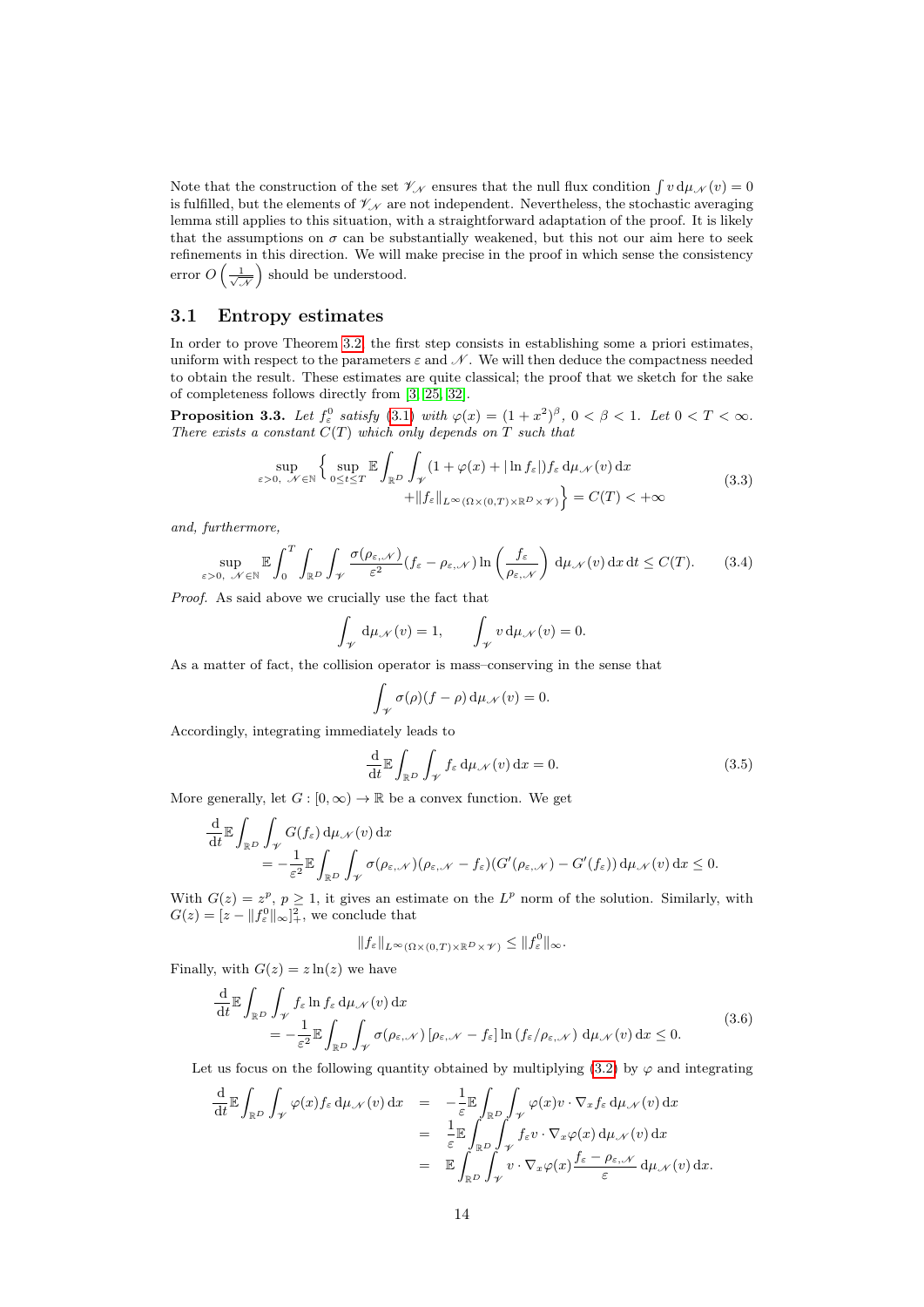Note that we have used  $\int v \, d \mathcal{N}(v) = 0$ . By Cauchy-Schwarz inequality, we know that

$$
|\sqrt{b} - \sqrt{a}|^2 = \left| \int_a^b \frac{ds}{2\sqrt{s}} \right|^2 \le \left| \int_a^b \frac{ds}{4s} \right| \left| \int_a^b ds \right| = \frac{1}{4}(b-a) \ln(b/a).
$$

Thus, we get

$$
\int_{\mathscr{V}} |f_{\varepsilon} - \rho_{\varepsilon,\mathscr{N}}| d\mu_{\mathscr{N}}(v) = \int_{\mathscr{V}} (\sqrt{f_{\varepsilon}} + \sqrt{\rho_{\varepsilon,\mathscr{N}}}) \left| \sqrt{f_{\varepsilon}} - \sqrt{\rho_{\varepsilon,\mathscr{N}}} \right| d\mu_{\mathscr{N}}(v)
$$
\n
$$
\leq \left( \int_{\mathscr{V}} (\sqrt{f_{\varepsilon}} + \sqrt{\rho_{\varepsilon,\mathscr{N}}})^2 d\mu_{\mathscr{N}}(v) \right)^{1/2} \left( \int_{\mathscr{V}} (\sqrt{f_{\varepsilon}} - \sqrt{\rho_{\varepsilon,\mathscr{N}}})^2 d\mu_{\mathscr{N}}(v) \right)^{1/2}
$$
\n
$$
\leq C \sqrt{\rho_{\varepsilon,\mathscr{N}}} \left( \int_{\mathscr{V}} (f_{\varepsilon} - \rho_{\varepsilon,\mathscr{N}}) \ln(f_{\varepsilon}/\rho_{\varepsilon,\mathscr{N}}) d\mu_{\mathscr{N}}(v) \right)^{1/2}
$$

and we finally obtain the following bound

$$
\frac{d}{dt} \mathbb{E} \int_{\mathbb{R}^D} \int_{\mathcal{V}} \varphi f_{\varepsilon} d\mu_{\mathcal{N}}(v) dx \leq \|v\|_{L^{\infty}(\Omega \times S)} \mathbb{E} \int_{\mathbb{R}^D} \int_{\mathcal{V}} |\nabla_x \varphi| \frac{|f_{\varepsilon} - \rho_{\varepsilon, \mathcal{N}}|}{\varepsilon} d\mu_{\mathcal{N}}(v) dx \n\leq C \mathbb{E} \int_{\mathbb{R}^D} |\nabla_x \varphi| \sqrt{\frac{\rho_{\varepsilon, \mathcal{N}}}{\sigma(\rho_{\varepsilon, \mathcal{N}})}} \left( \int_{\mathcal{V}} \frac{\sigma(\rho_{\varepsilon, \mathcal{N}})}{\varepsilon^2} (f_{\varepsilon} - \rho_{\varepsilon, \mathcal{N}}) \ln(f_{\varepsilon}/\rho_{\varepsilon, \mathcal{N}}) d\mu_{\mathcal{N}}(v) \right)^{1/2} dx \n\leq C \mathbb{E} \left( \int_{\mathbb{R}^D} |\nabla_x \varphi|^2 \frac{\rho_{\varepsilon, \mathcal{N}}}{\sigma(\rho_{\varepsilon, \mathcal{N}})} dx \right)^{1/2} \n\times \left( \mathbb{E} \int_{\mathbb{R}^D} \int_{\mathcal{V}} \frac{\sigma(\rho_{\varepsilon, \mathcal{N}})}{\varepsilon^2} (f_{\varepsilon} - \rho_{\varepsilon, \mathcal{N}}) \ln(f_{\varepsilon}/\rho_{\varepsilon, \mathcal{N}}) d\mu_{\mathcal{N}}(v) dx \right)^{1/2}.
$$

By assumption  $1/\sigma(\rho_{\varepsilon,\mathcal{N}})$  is uniformly bounded. It follows that

$$
\mathbb{E} \int_{\mathbb{R}^D} |\nabla_x \varphi|^2 \frac{\rho_{\varepsilon, \mathcal{N}}}{\sigma(\rho_{\varepsilon, \mathcal{N}})} dx \leq C \left( \mathbb{E} \int_{\mathbb{R}^D} |\nabla_x \varphi|^{2q} dx \right)^{1/q} \left( \mathbb{E} \int_{\mathbb{R}^D} \rho_{\varepsilon, \mathcal{N}}^p dx \right)^{1/p} \n\leq C \left( \mathbb{E} \int_{\mathbb{R}^D} |\nabla_x \varphi|^{2q} dx \right)^{1/q} \left( \mathbb{E} \int_{\mathbb{R}^D} \int_{\mathcal{V}} |f_{\varepsilon}|^p d\mu_{\mathcal{N}}(v) dx \right)^{1/p} \n\leq C
$$

holds provided the Hölder conjugate q of  $p \geq 1$  satisfies  $\beta \leq 1/2 - D/4q$ . The Young inequality  $ab \leq \frac{a^2}{4\theta} + \theta b^2$  yields

$$
\frac{\mathrm{d}}{\mathrm{d}t} \mathbb{E} \int_{\mathbb{R}^D} \int_{\mathcal{V}} \varphi(x) f_{\varepsilon}(t, x, v) \, \mathrm{d}\mu_{\mathcal{N}}(v) \, \mathrm{d}x \n\leq C + \frac{1}{2} \mathbb{E} \int_{\mathbb{R}^D} \int_{\mathcal{V}} \frac{\sigma(\rho_{\varepsilon, \mathcal{N}})}{\varepsilon^2} (f_{\varepsilon} - \rho_{\varepsilon, \mathcal{N}}) \ln(f_{\varepsilon}/\rho_{\varepsilon, \mathcal{N}}) \, \mathrm{d}\mu_{\mathcal{N}}(v) \, \mathrm{d}x.
$$

Let us set

$$
D_{\varepsilon} := \mathbb{E} \int_{\mathbb{R}^D} \int_{\mathcal{V}} \frac{\sigma(\rho_{\varepsilon,\mathcal{N}})}{\varepsilon^2} (f_{\varepsilon} - \rho_{\varepsilon,\mathcal{N}}) \ln(f_{\varepsilon}/\rho_{\varepsilon,\mathcal{N}}) d\mu_{\mathcal{N}}(v) dx \ge 0.
$$

Coming back to [\(3.6\)](#page-13-0), we get

$$
\mathbb{E} \int_{\mathbb{R}^D} \int_{\mathcal{V}} f_{\varepsilon}(t, x, v) \ln f_{\varepsilon}(t, x, v) d\mu_{\mathcal{N}}(v) dx \n+ \mathbb{E} \int_{\mathbb{R}^D} \int_{\mathcal{V}} \varphi(x) f_{\varepsilon}(t, x, v) d\mu_{\mathcal{N}}(v) dx + \frac{1}{2} \int_0^t D_{\varepsilon}(s) ds \n\leq Ct + \mathbb{E} \int_{\mathbb{R}^D} \int_{\mathcal{V}} f_{\varepsilon}^{\omega, 0}(x, v) \ln f_{\varepsilon}^{\omega, 0}(x, v) d\mu_{\mathcal{N}}(v) dx + \mathbb{E} \int_{\mathbb{R}^D} \int_{\mathcal{V}} \varphi(x) f_{\varepsilon}^{\omega, 0}(x, v) d\mu_{\mathcal{N}}(v) dx.
$$

Since  $z|\ln z| = z \ln z - 2z \ln z \mathbf{1}_{\{0 \le z \le 1\}},$  we have

$$
0 \le -\int_{0 \le f \le 1} f \ln f \, dy = -\int_{0 \le f \le e^{-\varphi}} f \ln f \, dy - \int_{e^{-\varphi} \le f \le 1} f \ln f \, dy
$$
  

$$
\le \int \varphi f \, dy + \int e^{-\varphi/2} \, dy.
$$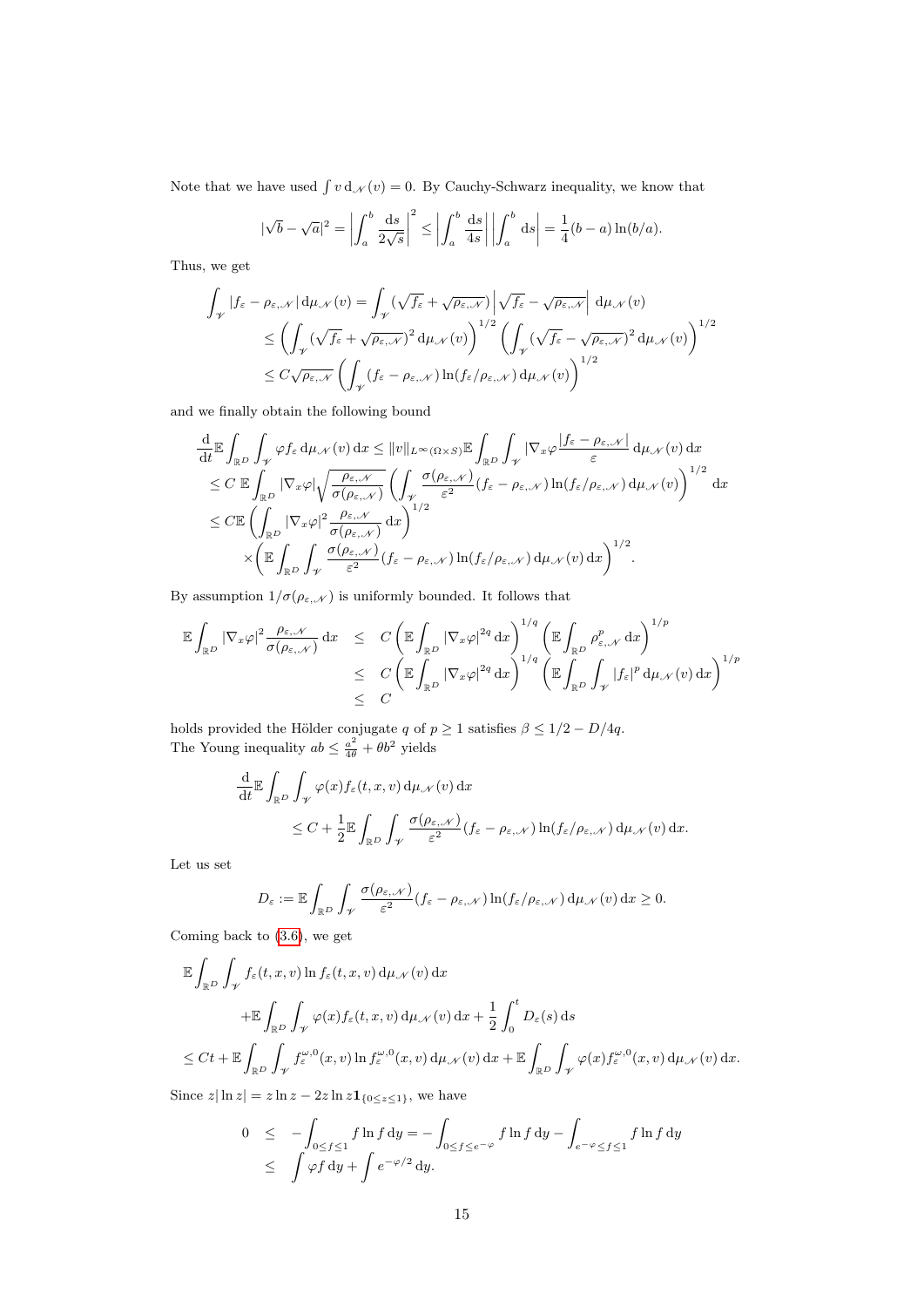Then, we are led to

$$
\mathbb{E} \int_{\mathbb{R}^D} \int_{\mathcal{V}} f_{\varepsilon} |\ln f_{\varepsilon}| d\mu_{\mathcal{N}}(v) dx + \frac{1}{2} \int_{0}^{t} D_{\varepsilon}(s) ds + \frac{1}{2} \mathbb{E} \int_{\mathbb{R}^D} \int_{\mathcal{V}} \varphi f_{\varepsilon} d\mu_{\mathcal{N}}(v) dx \n= \mathbb{E} \int_{\mathbb{R}^D} \int_{\mathcal{V}} f_{\varepsilon} \ln f_{\varepsilon} d\mu_{\mathcal{N}}(v) dx - 2 \mathbb{E} \int_{\mathbb{R}^D} \int_{\mathcal{V}} f_{\varepsilon} \ln f_{\varepsilon} 1_{\{0 \le f_{\varepsilon} \le 1\}} d\mu_{\mathcal{N}}(v) dx \n+ \frac{1}{2} \int_{0}^{t} D_{\varepsilon}(s) ds + \frac{1}{2} \mathbb{E} \int_{\mathbb{R}^D} \int_{\mathcal{V}} \varphi f_{\varepsilon} d\mu_{\mathcal{N}}(v) dx \n\le \mathbb{E} \int_{\mathbb{R}^D} \int_{\mathcal{V}} f_{\varepsilon} \ln f_{\varepsilon} d\mu_{\mathcal{N}}(v) dx + 2 \mathbb{E} \int_{\mathbb{R}^D} \int_{\mathcal{V}} \frac{\varphi}{4} f_{\varepsilon} d\mu_{\mathcal{N}}(v) dx \n+ 2 \mathbb{E} \int_{\mathbb{R}^D} \int_{\mathcal{V}} e^{-\varphi/8} d\mu_{\mathcal{N}}(v) dx + \frac{1}{2} \int_{0}^{t} D_{\varepsilon}(s) ds + \frac{1}{2} \mathbb{E} \int_{\mathbb{R}^D} \int_{\mathcal{V}} \varphi f_{\varepsilon} d\mu_{\mathcal{N}}(v) dx
$$

 $\leq C(T)$ 

which ends the proof.

Moreover, we can deduce from above that  $f_{\varepsilon}$  behaves like its macroscopic part  $\rho_{\varepsilon,\mathcal{N}}$  for small  $\varepsilon$ 's.

<span id="page-15-0"></span>**Corollary 3.4.** We set 
$$
g_{\varepsilon,\mathcal{N}} := \frac{f_{\varepsilon} - \rho_{\varepsilon,\mathcal{N}}}{\varepsilon}
$$
. Then, we have

$$
\sup_{\varepsilon>0, \ \mathcal{N}} \mathbb{E} \int_0^T \int_{\mathbb{R}^D} \left| \int_{\mathcal{V}} g_{\varepsilon, \mathcal{N}} \, \mathrm{d}\mu_{\mathcal{N}}(v) \right|^2 \, \mathrm{d}x \, \mathrm{d}t \le C(T).
$$

Proof. We write

$$
\mathbb{E} \int_0^T \int_{\mathbb{R}^D} \left| \int_{\mathcal{V}} g_{\varepsilon, \mathcal{N}} \, d\mu_{\mathcal{N}}(v) \right|^2 dx dt = \mathbb{E} \int_0^T \int_{\mathbb{R}^D} \left( \int_{\mathcal{V}} \frac{|f_{\varepsilon} - \rho_{\varepsilon, \mathcal{N}}|}{\varepsilon} \, d\mu_{\mathcal{N}}(v) \right)^2 dx dt
$$
  
\n
$$
\leq C \mathbb{E} \int_0^T \int_{\mathbb{R}^D} \rho_{\varepsilon, \mathcal{N}} \int_{\mathcal{V}} (f_{\varepsilon} - \rho_{\varepsilon, \mathcal{N}}) \ln(f_{\varepsilon}/\rho_{\varepsilon, \mathcal{N}}) \, d\mu_{\mathcal{N}}(v) dx dt
$$
  
\n
$$
\leq C \mathbb{E} \int_0^T \int_{\mathbb{R}^D} \frac{\rho_{\varepsilon, \mathcal{N}}}{\sigma(\rho_{\varepsilon, \mathcal{N}})} \int_{\mathcal{V}} \sigma(\rho_{\varepsilon, \mathcal{N}}) (f_{\varepsilon} - \rho_{\varepsilon, \mathcal{N}}) \ln(f_{\varepsilon}/\rho_{\varepsilon, \mathcal{N}}) \, d\mu_{\mathcal{N}}(v) dx dt.
$$

Since by assumption on  $\sigma$  we know that  $z \mapsto \frac{z}{\sigma(z)}$  is bounded on bounded sets and since  $\rho_{\varepsilon,\mathcal{N}}$ is bounded in  $L^{\infty}(\Omega \times (0,T) \times \mathbb{R}^D)$ , we can conclude by using [\(3.4\)](#page-13-1).  $\Box$ 

#### 3.2 Diffusive limit

We can now discuss how to pass to the limit  $\varepsilon \to 0$ .

Proof of Theorem [3.2.](#page-12-0) Applying Dunford-Pettis' theorem, see [\[24,](#page-20-10) Sect. 7.3.2] we deduce from Proposition [3.3](#page-13-2) that, possibly at the price of extracting a subsequence,

$$
f_{\varepsilon} \rightharpoonup f_{\mathscr{N}}
$$
 weakly in  $L^1(\Omega \times (0,T) \times \mathbb{R}^D \times \mathscr{V}_{\mathscr{N}}).$ 

Consequently, we also have

$$
\rho_{\varepsilon,\mathcal{N}} = \int_{\mathcal{V}} f_{\varepsilon} d\mu_{\mathcal{N}}(v) \rightharpoonup \rho_{\mathcal{N}} = \int_{\mathcal{V}} f_{\mathcal{N}} d\mu_{\mathcal{N}}(v) \text{ weakly in } L^1(\Omega \times (0,T) \times \mathbb{R}^D)
$$

and

 $\mathbb{E}\rho_{\varepsilon,\mathcal{N}} \rightharpoonup \mathbb{E}\rho_{\mathcal{N}}$  weakly in  $L^1((0,T)\times \mathbb{R}^D)$ .

Next, we consider the equations satisfied by the moments of  $f_{\varepsilon}$ . To this end, let us set

$$
J_{\varepsilon,\mathcal{N}}(t,x) := \frac{1}{2\mathcal{N}} \sum_{i=1}^{2\mathcal{N}} \frac{V_i}{\varepsilon} f_{\varepsilon}(t,x,V_i), \qquad \mathbb{P}_{\varepsilon,\mathcal{N}}(t,x) := \frac{1}{2\mathcal{N}} \sum_{i=1}^{2\mathcal{N}} V_i \otimes V_i f_{\varepsilon}(t,x,V_i).
$$

Integrating  $(3.2)$  with respect to the velocity variable v yields

<span id="page-15-2"></span>
$$
\partial_t \rho_{\varepsilon,\mathcal{N}} + \text{div}(J_{\varepsilon,\mathcal{N}}) = 0. \tag{3.7}
$$

Similarly, multiplying  $(3.2)$  by v and integrating leads to

<span id="page-15-1"></span>
$$
\varepsilon^2 \partial_t J_{\varepsilon,\mathcal{N}} + \text{div}(\mathbb{P}_{\varepsilon,\mathcal{N}}) = -\sigma(\rho_{\varepsilon,\mathcal{N}}) J_{\varepsilon,\mathcal{N}}.
$$
\n(3.8)

 $\Box$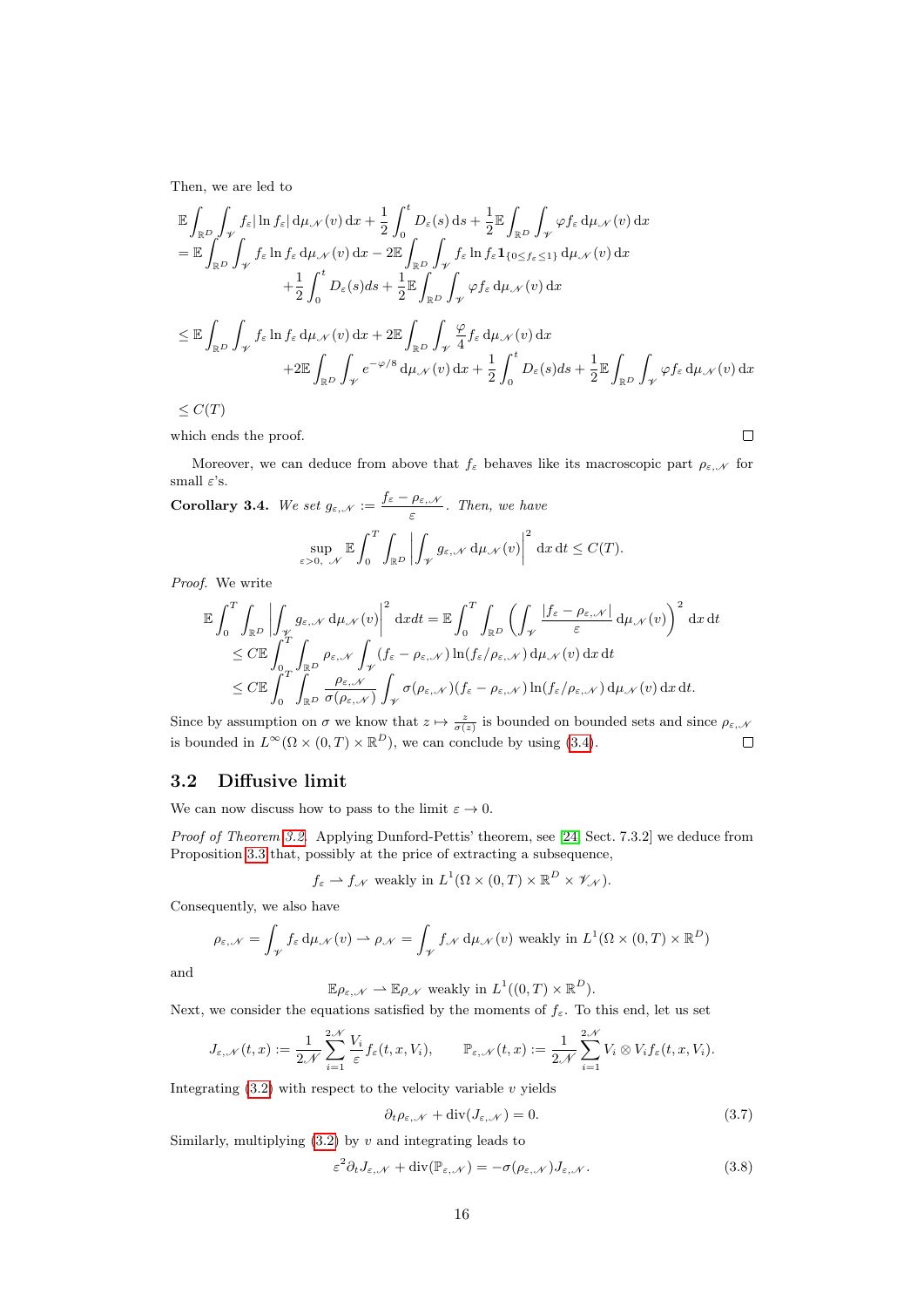<span id="page-16-0"></span>**Lemma 3.1.** The sequence  $(J_{\varepsilon,\mathcal{N}})_{\varepsilon>0}$  is bounded in  $L^2(\Omega \times (0,T) \times \mathbb{R}^D)$  and we can write  $\mathbb{P}_{\varepsilon,\mathcal{N}} = A_{\mathcal{N}} \rho_{\varepsilon,\mathcal{N}} + \varepsilon \mathbb{K}_{\varepsilon,\mathcal{N}}$  with  $A_{\mathcal{N}} = \frac{1}{2\mathcal{N}} \sum_{j=1}^{2\mathcal{N}} V_j \otimes V_j$  and the components of  $(\mathbb{K}_{\varepsilon,\mathcal{N}})_{\varepsilon>0}$ are bounded in  $L^2(\Omega \times (0,T) \times \mathbb{R}^D)$ .

*Proof.* The proof is based on the fact that  $f_{\varepsilon} = \rho_{\varepsilon,\mathcal{N}} + \varepsilon g_{\varepsilon,\mathcal{N}}$ . Since  $\sum_{j=1}^{2\mathcal{N}} V_j = 0$ , it allows us to write

$$
J_{\varepsilon,\mathcal{N}} = \int v g_{\varepsilon,\mathcal{N}} \, \mathrm{d}\mu_{\mathcal{N}}(v),
$$

and we deduce the bound on  $J_{\varepsilon,\mathcal{N}}$  from Corollary [3.4](#page-15-0) since  $||v||_{L^{\infty}(\Omega\times S)} \leq C$ . In addition, we have

$$
\mathbb{P}_{\varepsilon,\mathcal{N}} = \int v \otimes v \, \mathrm{d}\mu_{\mathcal{N}}(v) \rho_{\varepsilon,\mathcal{N}} + \varepsilon \int v \otimes v g_{\varepsilon,\mathcal{N}} \, \mathrm{d}\mu_{\mathcal{N}}(v).
$$

We set

$$
\mathbb{K}_{\varepsilon, \mathscr{N}}(t, x) := \int v \otimes v g_{\varepsilon, \mathscr{N}}(t, x, v) d\mu_{\mathscr{N}}(v).
$$

We conclude by using the estimates in Corollary [3.4](#page-15-0) again.

Owing to Lemma [3.1,](#page-16-0) [\(3.8\)](#page-15-1) can be recast as

$$
\varepsilon(\varepsilon \partial_t J_{\varepsilon,\mathcal{N}} + \text{div}(\mathbb{K}_{\varepsilon,\mathcal{N}})) + A_{\mathcal{N}} \nabla_x \rho_{\varepsilon,\mathcal{N}} = -\nu_{\varepsilon,\mathcal{N}}
$$

with  $\nu_{\varepsilon,\mathcal{N}} := \sigma(\rho_{\varepsilon,\mathcal{N}})J_{\varepsilon,\mathcal{N}}$ . Passing to the limit, up to subsequences, we are led to

<span id="page-16-2"></span>
$$
\begin{cases}\n\partial_t \rho_{\mathcal{N}} + \operatorname{div}(J_{\mathcal{N}}) &= 0, \\
A_{\mathcal{N}} \nabla \rho_{\mathcal{N}} &= -\nu_{\mathcal{N}}\n\end{cases}
$$
\n(3.9)

where  $\nu_{\mathscr{N}}$  is the weak limit as  $\varepsilon \to 0$  of  $\nu_{\varepsilon,\mathscr{N}}$ , which is a bounded sequence in  $L^2(\Omega \times (0,T) \times$  $\mathbb{R}^D$ ). It remains to establish a relation between  $\nu_{\mathcal{N}}$ ,  $\rho_{\mathcal{N}}$  and  $J_{\mathcal{N}}$ , or more precisely the expectation of these quantities. To this end, we are going to use the strong compactness of  $\mathbb{E}_{\rho_{\varepsilon,\mathcal{N}}}$  by using the averaging lemma. Indeed, we know that  $\mathbb{E}_{\rho_{\varepsilon,\mathcal{N}}}$  belongs to a bounded set in  $L^2(0,T;H^{1/2}(\mathbb{R}^D))$ ; the proof follows exactly the same argument as for Theorem [2.2](#page-7-1) taking the Fourier transform with respect to both the time and space variables  $t, x$ . However, because of the  $\varepsilon$  in front of the time derivative, we can not expect a gain of regularity with respect to the time variable. Then, we need to combine this estimate with another argument as follows:

(i) by using the Weil-Kolmogorov-Fréchet theorem, see  $[24, Th. 7.56]$  $[24, Th. 7.56]$ , we deduce from the averaging lemma that

$$
\lim_{|h| \to 0} \left( \sup_{\varepsilon} \int_0^T \int_{\mathbb{R}^D} |\mathbb{E} \rho_{\varepsilon,\mathcal{N}}(t, x + h) - \mathbb{E} \rho_{\varepsilon,\mathcal{N}}(t, x)|^2 \, dx \, dt \right) = 0,
$$

(ii) Going back to [\(3.7\)](#page-15-2), Lemma [3.1](#page-16-0) tells us that  $\partial_t \mathbb{E}_{\rho_{\varepsilon,\mathcal{N}}} = -\text{div}(\mathbb{E}J_{\varepsilon,\mathcal{N}})$  is bounded, uniformly with respect to  $\varepsilon$ , in  $L^2(0,T;H^{-1}(\mathbb{R}^D))$ .

Then, this is enough to deduce that  $\mathbb{E}\rho_{\varepsilon,\mathcal{N}}$  strongly converges to  $\mathbb{E}\rho_{\mathcal{N}}$  in  $L^2((0,T)\times\mathbb{R}^D)$  (see e.g. [\[2,](#page-19-10) Appendix B] for a detailed proof).

Then, we rewrite

<span id="page-16-1"></span>
$$
\mathbb{E}J_{\varepsilon,\mathcal{N}} = \mathbb{E}\left(\frac{\nu_{\varepsilon,\mathcal{N}}}{\sigma(\rho_{\varepsilon,\mathcal{N}})}\right) = \frac{\mathbb{E}\nu_{\varepsilon,\mathcal{N}}}{\sigma(\mathbb{E}\rho_{\varepsilon,\mathcal{N}})} + \mathbb{E}r_{\varepsilon,\mathcal{N}},
$$
\n
$$
r_{\varepsilon,\mathcal{N}} = \left[\nu_{\varepsilon,\mathcal{N}}\left(\frac{1}{\sigma(\rho_{\varepsilon,\mathcal{N}})} - \frac{1}{\sigma(\mathbb{E}\rho_{\varepsilon,\mathcal{N}})}\right)\right].
$$
\n(3.10)

From the previous discussion, extracting further subsequences if necessary, we know that  $\mathbb{E}\nu_{\varepsilon,\mathcal{N}}$ converges weakly to  $\mathbb{E} \nu_N$  in  $L^2((0,T) \times \mathbb{R}^D)$  while  $\mathbb{E} \rho_{\varepsilon,\mathcal{N}}$  converges strongly in  $L^2((0,T) \times \mathbb{R}^D)$ and a.e. to  $\mathbb{E}_{\rho,\mathcal{N}}$ . Since  $\sigma$  is continuous and bounded from below,  $1/\sigma(\mathbb{E}_{\rho,\mathcal{N}})$  converges to  $1/\sigma(\mathbb{E}\rho_{\mathcal{N}})$  a.e. too, and it is bounded in  $L^{\infty}((0,T)\times\mathbb{R}^D)$ . We deduce that

$$
\frac{\mathbb{E}\nu_{\varepsilon,\mathcal{N}}}{\sigma(\mathbb{E}\rho_{\varepsilon,\mathcal{N}})} \rightharpoonup \frac{\mathbb{E}\nu_{\mathcal{N}}}{\sigma(\mathbb{E}\rho_{\mathcal{N}})} \quad \text{weakly in } L^2((0,T) \times \mathbb{R}^D).
$$

 $\Box$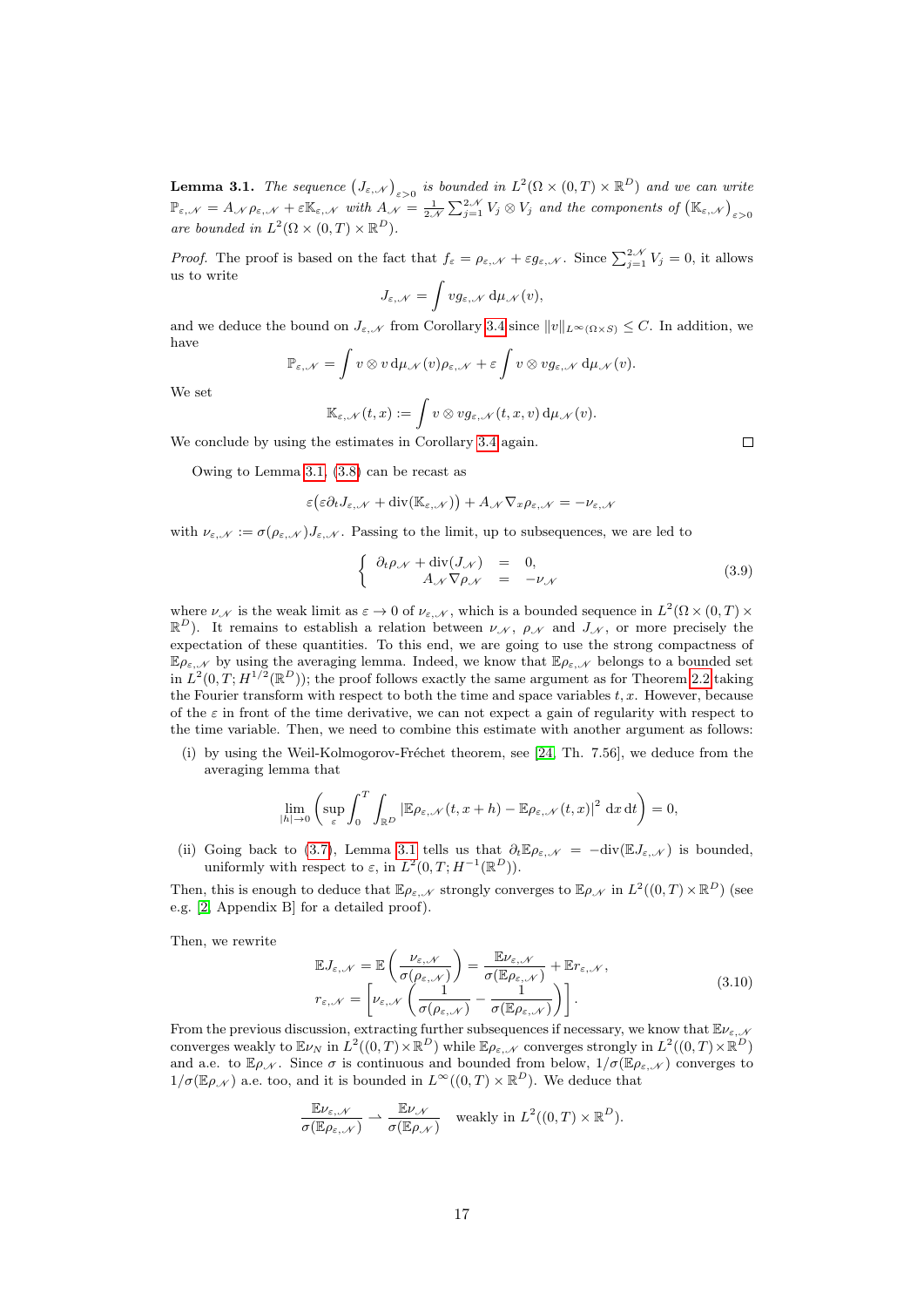We are left with the task of proving that the last term in the right hand side of [\(3.10\)](#page-16-1) tends to 0 as  $\mathcal{N} \to \infty$ , uniformly with respect to  $\varepsilon$ . The Cauchy–Schwarz inequality yields

<span id="page-17-1"></span>
$$
\begin{split}\n\left| \mathbb{E} r_{\varepsilon,\mathcal{N}} \right| &\leq \left( \mathbb{E} \left[ (\nu_{\varepsilon,\mathcal{N}})^2 \right] \right)^{1/2} \left( \mathbb{E} \left[ \left( \frac{1}{\sigma(\rho_{\varepsilon,\mathcal{N}})} - \frac{1}{\sigma(\mathbb{E}\rho_{\varepsilon,\mathcal{N}})} \right)^2 \right] \right)^{1/2} \\
&\leq \left( \mathbb{E} \left[ (\nu_{\varepsilon,\mathcal{N}})^2 \right] \right)^{1/2} \left( \mathbb{E} \left[ \left( \int_{\mathbb{E}\rho_{\varepsilon,\mathcal{N}}}^{\rho_{\varepsilon,\mathcal{N}}} \frac{d}{dz} \left[ \frac{1}{\sigma(z)} \right] dz \right)^2 \right] \right)^{1/2} \\
&\leq \left( \mathbb{E} \left[ (\nu_{\varepsilon,\mathcal{N}})^2 \right] \right)^{1/2} \left( \mathbb{E} \left[ (\rho_{\varepsilon,\mathcal{N}} - \mathbb{E}\rho_{\varepsilon,\mathcal{N}})^2 \right] \right)^{1/2} \\
&\leq \left( \mathbb{E} \left[ (\nu_{\varepsilon,\mathcal{N}})^2 \right] \right)^{1/2} \left( \mathbb{E} \left[ \left( \frac{1}{2\mathcal{N}} \sum_{i=1}^{2\mathcal{N}} f_{\varepsilon}(V_i) - \mathbb{E}\rho_{\varepsilon,\mathcal{N}} \right)^2 \right] \right)^{1/2} .\n\end{split} \tag{3.11}
$$

We remind the reader that the  $2\mathcal{N}$  velocities are constructed by symmetry from  $V_1, ..., V_{\mathcal{N}}$ which are i.i.d. velocities in  $[-0.5, 0.5]^D$  and we write

<span id="page-17-0"></span>
$$
\mathbb{E}\left[\frac{1}{2\mathcal{N}}\sum_{i=1}^{2\mathcal{N}}f_{\varepsilon}(V_{i}) - \mathbb{E}\rho_{\varepsilon,\mathcal{N}}\right]^{2}
$$
\n
$$
= \mathbb{E}\left[\frac{1}{4\mathcal{N}^{2}}\sum_{i,j=1}^{\mathcal{N}}\left\{\left(f_{\varepsilon}(V_{i}) + f_{\varepsilon}(-V_{i}) - 2\mathbb{E}\rho_{\varepsilon,\mathcal{N}}\right)\left(f_{\varepsilon}(V_{j}) + f_{\varepsilon}(-V_{j}) - 2\mathbb{E}\rho_{\varepsilon,\mathcal{N}}\right)\right\}\right].
$$
\n(3.12)

When  $i \neq j$ ,  $V_i$  and  $V_j$  are independent, which implies

$$
\mathbb{E}\left[\left(f_{\varepsilon}(V_i) + f_{\varepsilon}(-V_i) - 2\mathbb{E}\rho_{\varepsilon,\mathcal{N}}\right)\left(f_{\varepsilon}(V_j) + f_{\varepsilon}(-V_j) - 2\mathbb{E}\rho_{\varepsilon,\mathcal{N}}\right)\right]
$$
\n
$$
= \mathbb{E}\left[f_{\varepsilon}(V_i) + f_{\varepsilon}(-V_i) - 2\mathbb{E}\rho_{\varepsilon,\mathcal{N}}\right]\mathbb{E}\left[f_{\varepsilon}(V_j) + f_{\varepsilon}(-V_j) - 2\mathbb{E}\rho_{\varepsilon,\mathcal{N}}\right].
$$

Now, we use the fact that the  $V_i$ 's are identically distributed so that

$$
2\mathbb{E}\rho_{\varepsilon,\mathcal{N}} = 2\mathbb{E}\left(\frac{1}{2\mathcal{N}}\sum_{k=1}^{2\mathcal{N}}f_{\varepsilon}(V_k)\right) = \mathbb{E}\left(\frac{1}{\mathcal{N}}\sum_{k=1}^{\mathcal{N}}\left(f_{\varepsilon}(V_k) + f_{\varepsilon}(-V_k)\right)\right)
$$

$$
= \frac{1}{\mathcal{N}}\sum_{k=1}^{\mathcal{N}}\left(\mathbb{E}f_{\varepsilon}(V_k) + \mathbb{E}f_{\varepsilon}(-V_k)\right) = \mathbb{E}f_{\varepsilon}(V_j) + \mathbb{E}f_{\varepsilon}(-V_j)
$$

for any  $j \in \{1, ..., \mathcal{N}\}$ . It follows that

$$
\mathbb{E}\left[\left(f_{\varepsilon}(V_i) + f_{\varepsilon}(-V_i) - 2\mathbb{E}\rho_{\varepsilon,\mathcal{N}}\right)\left(f_{\varepsilon}(V_j) + f_{\varepsilon}(-V_j) - 2\mathbb{E}\rho_{\varepsilon,\mathcal{N}}\right)\right] = 0 \quad \text{when } i \neq j.
$$

Going back to [\(3.12\)](#page-17-0), we obtain

$$
\mathbb{E}\left[\frac{1}{2\mathcal{N}}\sum_{i=1}^{2\mathcal{N}}f_{\varepsilon}(V_i)-\mathbb{E}\rho_{\varepsilon,\mathcal{N}}\right]^2=\mathbb{E}\left[\frac{1}{4\mathcal{N}^2}\sum_{i=1}^{\mathcal{N}}\left(f_{\varepsilon}(V_i)+f_{\varepsilon}(-V_i)-2\mathbb{E}\rho_{\varepsilon,\mathcal{N}}\right)^2\right].
$$

Since  $f_\varepsilon$  and  $\rho_{\varepsilon,\mathcal{N}}$  are uniformly bounded, we conclude that the estimate

$$
\mathbb{E}\left[\frac{1}{2\mathcal{N}}\sum_{i=1}^{2\mathcal{N}}f_{\varepsilon}(V_i)-\mathbb{E}\rho_{\varepsilon,\mathcal{N}}\right]^2\leq\frac{C}{\mathcal{N}}
$$

holds. Inserting this information in [\(3.11\)](#page-17-1), we arrive at

$$
\int_0^T \int_{\mathbb{R}^D} |\mathbb{E} r_{\varepsilon,\mathcal{N}}|^2 \, \mathrm{d}x \, \mathrm{d}t \leq \frac{C}{\mathcal{N}} \, \mathbb{E} \int_0^T \int_{\mathbb{R}^D} \nu_{\varepsilon,\mathcal{N}}^2 \, \mathrm{d}x \, \mathrm{d}t,
$$

which is thus of order  $O(1/\mathcal{N})$ , uniformly with respect to  $\varepsilon$ .

Therefore, we can let  $\varepsilon$  run to 0 in [\(3.10\)](#page-16-1) and, for a suitable subsequence, we are led to

$$
\mathbb{E}J_{\varepsilon,\mathcal{N}} \rightharpoonup \mathbb{E}J_{\mathcal{N}} = \frac{\mathbb{E}\nu_{\mathcal{N}}}{\sigma(\mathbb{E}\rho_{\mathcal{N}})} + r_{\mathcal{N}} \quad \text{ weakly in } L^{2}((0,T) \times \mathbb{R}^{D}) \text{ with } \|r_{\mathcal{N}}\|_{L^{2}((0,T) \times \mathbb{R}^{D})} \leq \frac{C}{\sqrt{\mathcal{N}}}
$$

.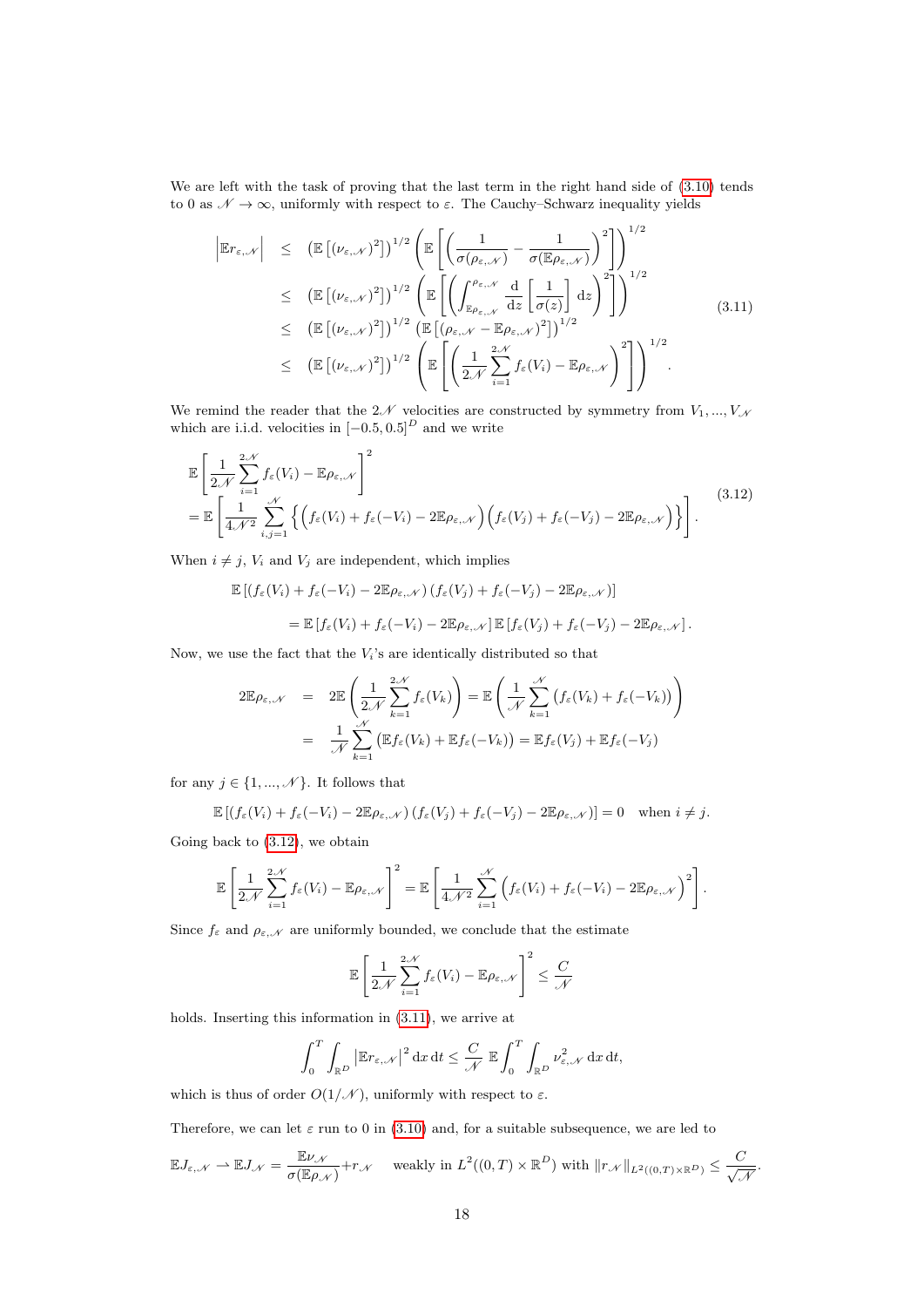Finally, we take the expectation in [\(3.9\)](#page-16-2) and we get

$$
\mathbb{E}(A_{\mathcal{N}}\nabla_x\rho_{\mathcal{N}})=-\mathbb{E}\nu_{\mathcal{N}}=-\sigma(\mathbb{E}\rho_{\mathcal{N}})\mathbb{E}J_{\mathcal{N}}+\sigma(\mathbb{E}\rho_{\mathcal{N}})r_{\mathcal{N}}.
$$

Note that the last term is still of order  $O(1/\sqrt{\mathscr{N}})$  in the  $L^2((0,T)\times\mathbb{R}^D)$  norm. By a reasoning similar as above, we check that, for any  $i, j \in \{1, ..., D\},\$ 

$$
\sqrt{\mathbb{E}\left[\left(\left[A_{\mathcal{N}}\right]_{ij}-\mathbb{E}[A_{\mathcal{N}}]_{ij}\right)^{2}\right]}=O\left(\frac{1}{\sqrt{\mathcal{N}}}\right)
$$

(this is the standard result about Monte–Carlo integration). It implies that we can find a constant  $C > 0$ , which only depends on the dimension D, such that for any  $\xi \in \mathbb{R}^D$ ,

$$
\mathbb{E}\left[\left|(A_\mathscr{N} \xi - \mathbb{E}[A_\mathscr{N} \xi]\right|^2\right] \leq \frac{C |\xi|^2}{\mathscr{N}}.
$$

Then we get

$$
\mathbb{E}\left(A_{\mathscr{N}}\nabla_{x}\rho_{\mathscr{N}}\right)=\mathbb{E}A_{\mathscr{N}}\ \nabla_{x}\mathbb{E}\rho_{\mathscr{N}}+s_{\mathscr{N}},
$$

$$
s_{\mathcal{N}} = \mathbb{E} \left[ (A_{\mathcal{N}} - \mathbb{E} A_{\mathcal{N}}) \nabla_x \rho_{\mathcal{N}} \right].
$$

The remainder term should be analyzed in a weak sense, due to a lack of a priori regularity of  $\nabla_x \rho_N$  (we only know that the product  $A_{\mathcal{N}} \nabla_x \rho_N$  lies in  $L^2$ , but the invertibility of  $A_{\mathcal{N}}$ is not guaranteed). We have, for any  $\varphi \in C_c^{\infty}((0,T) \times \mathbb{R}^D)$ ,

$$
\begin{array}{rcl}\n|\langle \mathbb{E}s_{\mathcal{N}}|\varphi\rangle| & = & \left| -\mathbb{E}\int_0^T \int_{\mathbb{R}^D} \rho_{\mathcal{N}} \left( A_{\mathcal{N}} - \mathbb{E} A_{\mathcal{N}} \right) \nabla_x \varphi \, \mathrm{d}x \, \mathrm{d}t \right| \\
& \leq & \left( \mathbb{E}\int_0^T \int_{\mathbb{R}^D} \rho_{\mathcal{N}}^2 \, \mathrm{d}x \, \mathrm{d}t \right)^{1/2} \left( \int_0^T \int_{\mathbb{R}^D} |\nabla_x \varphi|^2 \, \mathrm{d}x \, \mathrm{d}t \right)^{1/2} \frac{C}{\sqrt{\mathcal{N}}}.\n\end{array}
$$

Owing to the estimates [\(3.3\)](#page-13-3) in Proposition [3.3,](#page-13-2) it means that  $s_N$  is therefore of order  $O(1/\sqrt{\mathscr{N}})$  in the  $L^2(0,T;H^{-1}(\mathbb{R}^D))$ -norm.  $\Box$ 

**Remark 3.1.** The random matrix  $A_{\mathcal{N}}$  might be singular. However  $\mathbb{E} A_{\mathcal{N}}$  is invertible. Indeed for any  $\xi \neq 0$ , we have  $\mathbb{E} A_{\mathscr{N}} \xi \cdot \xi = \frac{1}{2\mathscr{N}} \sum_{j=1}^{2\mathscr{N}} \mathbb{E} \big[ |V_j \cdot \xi|^2 \big] \geq 0$ . This quantity is actually positive since  $\mathbb{P}(v \cdot \xi = 0) = 0$  for the continuous laws we are dealing with.

# 4 Comments and perspectives

The Monte Carlo procedure is widely used to numerically evaluate multi-dimensional integrals, precisely because, evaluating the numerical effort by the number  $\mathcal N$  of quadrature points, it provides a result with an accuracy of order  $O(1/\sqrt{\mathcal{N}})$ , independently of the space dimension, in contrast to the deterministic quadrature methods where the error is  $O(\sqrt{1-k/D})$ , k being the order of the method, see [\[10\]](#page-19-11) or [\[30,](#page-20-14) Chapter 1]. Application of such stochastic quadrature approaches to the numerical treatment of kinetic models for neutron transport dates back to the Manhattan project [\[34\]](#page-20-15). For applications to radiative transfer computations we refer the reader e. g. to [\[11\]](#page-19-12) and for a more recent overview to [\[47\]](#page-21-4). After the pioneering works by K. Nanbu [\[37\]](#page-20-16) and G. A. Bird [\[6\]](#page-19-13), Monte Carlo techniques are at the basis of the simulation of the Boltzmann equation for rarefied gases. (By the way, note that the construction of a suitable deterministic quadrature formula for approximating the Boltzmann operator can be a bit tricky, with unexpected connections to subtle number theory arguments [\[35\]](#page-20-17).) Very comprehensive introductions can be found in [\[27,](#page-20-18) [38,](#page-20-19) [39\]](#page-21-5) and in the textbook [\[30\]](#page-20-14). The method can naturally be presented as a particulate method; roughly speaking, it works according to a splitting approach [\[30,](#page-20-14) Chapter 3]: first, particles (which, here, are "tests" particles intended to actually represent a set of real particles) are displaced according to free transport over the time step  $\Delta t$ , and, second, the effects of the interaction between particles during the time step are evaluated by using a random sampling. Convergence of the method for the Boltzmann equation as the number of particles tends to  $\infty$  is analyzed in [\[26,](#page-20-20) [41,](#page-21-6) [45,](#page-21-7) [46\]](#page-21-8). However, the performances of Monte Carlo algorithms is known to degrade in near–continuum regimes, where the number of collision events per time unit increases, see [\[10,](#page-19-11) Section 7] or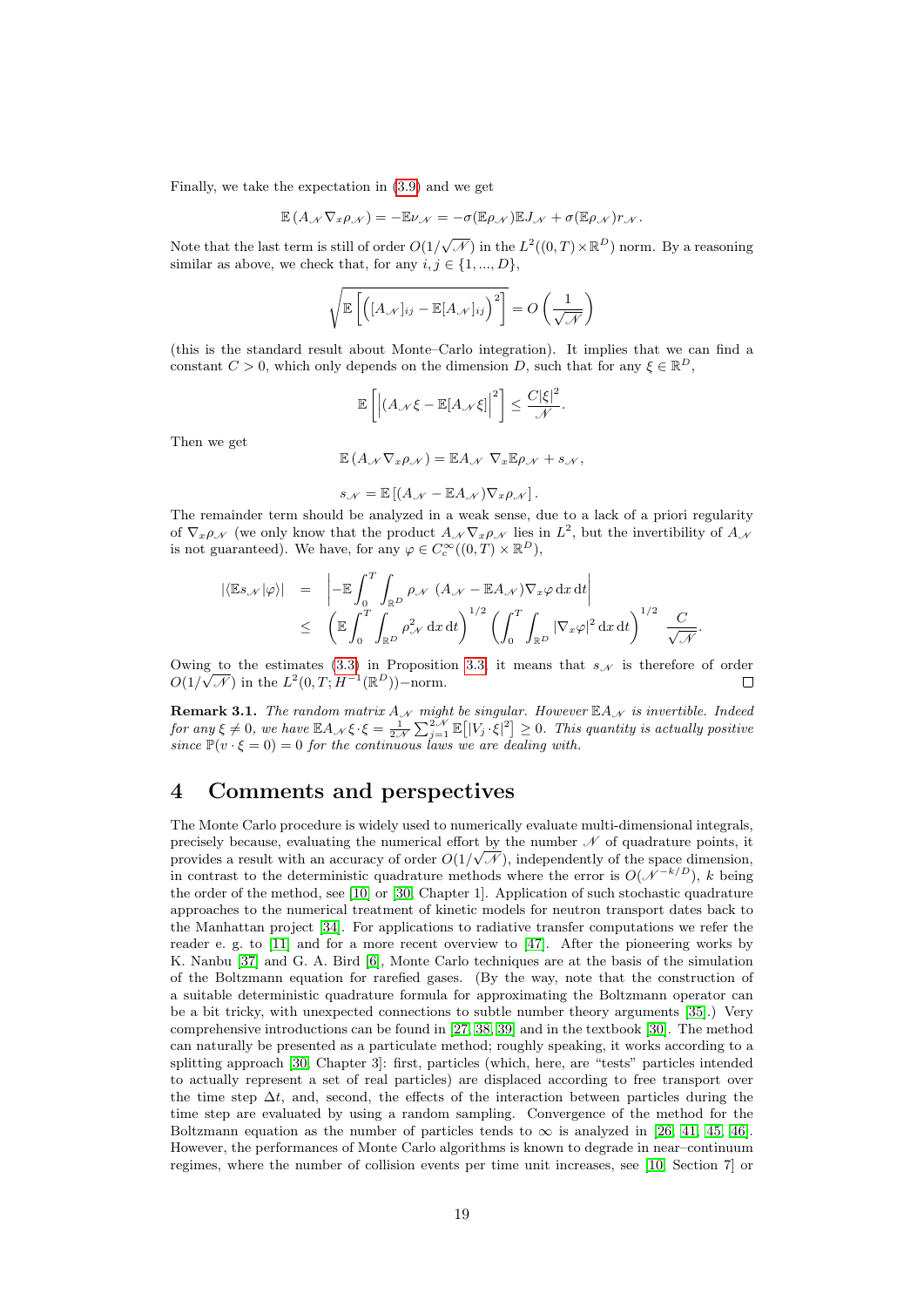[\[30,](#page-20-14) Sections 3.7.1  $\&$  4.5]. This observation has motivated the development of hybrid methods [\[15,](#page-19-14) [38\]](#page-20-19).

As pointed out in the Introduction, average lemma play a central role for the analysis of nonlinear kinetic models and their hydrodynamic limits, with fundamental obstructions in extending to discrete velocity models. We expect that the stochastic average lemma established here might help in analyzing stochastic algorithms for kinetic models. Our first attempt remains at the level of space-time continuous models, for the simplest radiative transfer equation: it is just a consistency result with the diffusion approximation. It is remarkable that the consistency error preserves the typical feature of the Monte Carlo error estimate in  $O(1/\sqrt{\mathcal{N}})$ , independently of the space dimension. A next step, likely inspired by the "time-discretized" version of the averaging lemma in [\[8,](#page-19-15) [28\]](#page-20-21), would be to consider time discretized models, where the random velocity grid is reconstructed at each time step.

# <span id="page-19-1"></span>References

- [1] V Agoshkov. Spaces of functions with differential-difference characteristics and the smoothness of solutions of the transport equation. Dokl. Akad. Nauk SSSR, 276(6):1289-1293, 1984.
- <span id="page-19-10"></span>[2] A. Alonso, T. Goudon, and A. Vavasseur. Damping of particles interacting with a vibrating medium. Ann. IHP Anal. Non Lin., 2017.
- <span id="page-19-0"></span>[3] C. Bardos, F. Golse, B. Perthame, and R. Sentis. The nonaccretive radiative transfer equations: existence of solutions and Rosseland approximation. J. Funct. Anal., 77(2):434–460, 1988.
- <span id="page-19-7"></span>[4] J. Bergh and J. Löfström. Interpolation spaces, volume 223 of Grundlehren der mathematischen Wissenschaften. Springer, 1976.
- <span id="page-19-2"></span>[5] F. Berthelin and S. Junca. Averaging lemmas with a force term in the transport equation. J. Math. Pures Appl., 93(2):113–131, 2019.
- <span id="page-19-13"></span>[6] G. A. Bird. Direct simulation and the Boltzmann equation. Phys. Fluids, 13:2676–2687, 1970.
- <span id="page-19-9"></span>[7] V. Bonnaillie-Noël, J. A. Carillo, T. Goudon, and G. A. Pavliotis. Efficient numerical calculation of drift and diffusion coefficients in the diffusion approximation of kinetic equations. IMA J. Numer. Anal., 36(4):1536–1569, 2016.
- <span id="page-19-15"></span>[8] F. Bouchut and L. Desvillettes. Averaging lemmas without time Fourier transform and application to discretized kinetic equations. Proc. Roy. Soc. Edinburgh Sect. A, 129(1):19– 36, 1999.
- <span id="page-19-8"></span>[9] C. Buet, S. Cordier, B. Lucquin-Desreux, and S. Mancini. Diffusion limit of the Lorentz model: Asymptotic preserving schemes. ESAIM: M2AN, 36(4):631–655, 2002.
- <span id="page-19-11"></span>[10] R. E. Caflisch. Monte Carlo and quasi-Monte Carlo methods. In Acta numerica, 1998, volume 7 of Acta Numer., pages 1–49. Cambridge Univ. Press, Cambridge, 1998.
- <span id="page-19-12"></span>[11] P. M. Campbell. Monte Carlo method for radiative transfer. Int. J. Heat and Mass Transfer, 10(4):519–527, 1967.
- <span id="page-19-5"></span>[12] A. Debussche, S. De Moor, and J. Vovelle. Diffusion limit for the radiative transfer equation perturbed by a Wiener process. Kinetic and Related Models, 8(3):467–492, 2015.
- <span id="page-19-6"></span>[13] A. Debussche, S. De Moor, and J. Vovelle. Diffusion limit for the radiative transfer equation perturbed by a Markov process. As. Anal., 98(1-2):31–58, 2016.
- <span id="page-19-4"></span>[14] P. Degond, T. Goudon, and F. Poupaud. Diffusion limit for nonhomogeneous and nonmicro-reversible processes. Indiana Univ. Math. J., 49(3):1175–1198, 2000.
- <span id="page-19-14"></span>[15] G. Dimarco and L. Pareschi. Hybrid multiscale methods. II. Kinetic equations. Multiscale Model. Simul., 6(4):1169–1197, 2007/08.
- <span id="page-19-3"></span>[16] R. J. DiPerna and P.-L. Lions. Global weak solutions of Vlasov–Maxwell systems. Comm. Pure Appl. Math., 42(6):729–757, 1989.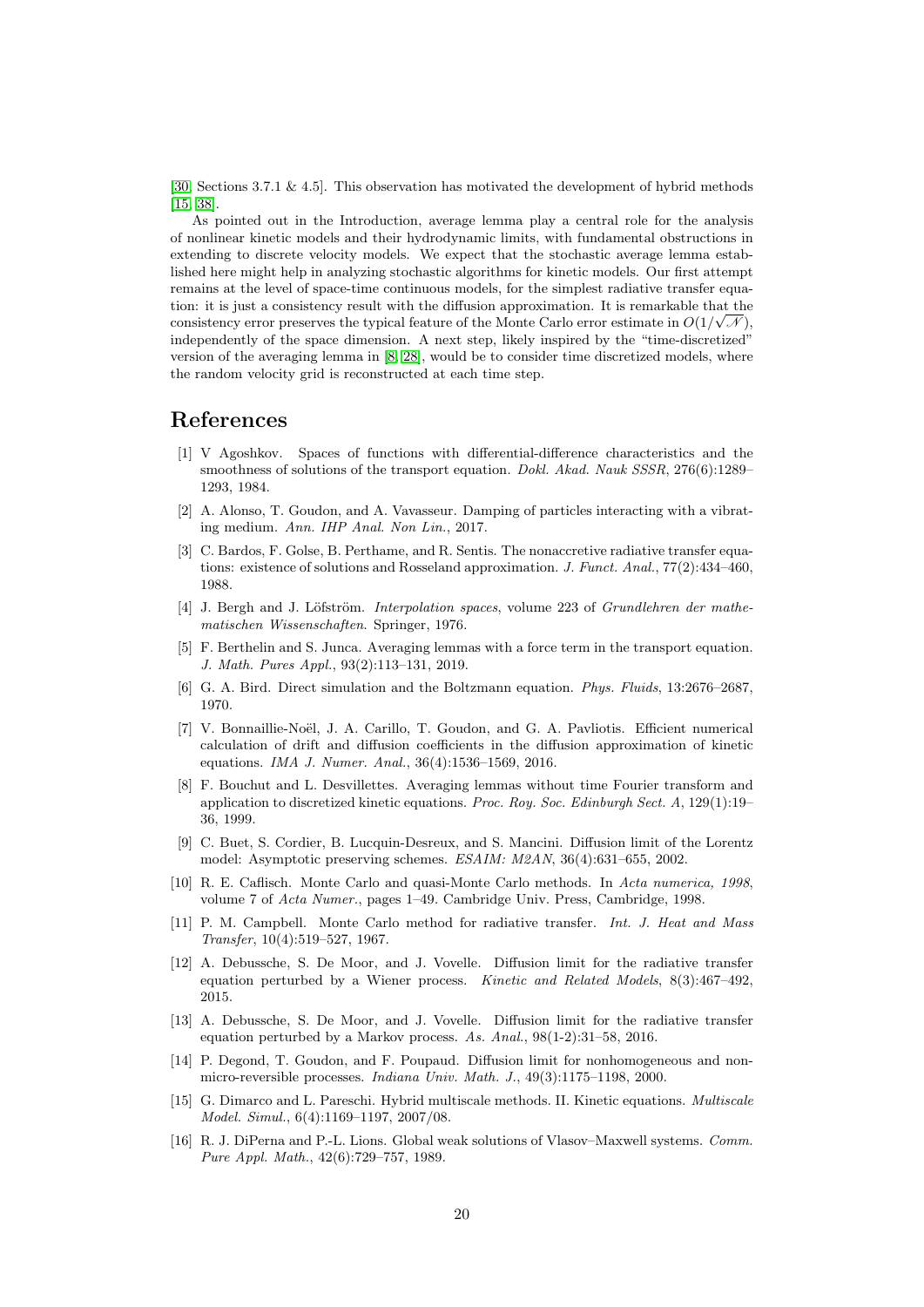- <span id="page-20-2"></span>[17] R. J. DiPerna and P.-L. Lions. On the Cauchy problem for Boltzmann equations: global existence and weak stability. Ann. of Math.  $(2)$ , 130 $(2)$ :321-366, 1989.
- <span id="page-20-0"></span>[18] R. J. DiPerna, P.-L. Lions, and Y. Meyer.  $L^p$  regularity of velocity averages. Ann. Inst. H. Poincaré Anal. Non Linéaire, 8(3-4):271–287, 1991.
- <span id="page-20-5"></span>[19] F. Golse. From kinetic to macroscopic models. In B. Perthame and L. Desvillettes, editors, Kinetic equations and asymptotic theory, volume 4 of Series in Appl. Math, pages 41–121. Gauthier-Villars, 2000.
- <span id="page-20-12"></span>[20] F. Golse, S. Jin, and D. Levermore. The convergence of numerical transfer schemes in diffusive regimes I: Discrete-ordinate method. SIAM J. Numer. Anal., 36(5):1333–1369, 1999.
- <span id="page-20-1"></span>[21] F. Golse, P.-L. Lions, B. Perthame, and R. Sentis. Regularity of the moments of the solution of a transport equation. J. Funct. Anal., 76:110–125, 1988.
- <span id="page-20-3"></span>[22] F. Golse and L. Saint-Raymond. Velocity averaging in  $L^1$  for the transport equation. C. R. Math. Acad. Sci. Paris, 334(7):557–562, 2002.
- <span id="page-20-4"></span>[23] F. Golse and L. Saint-Raymond. The Navier-Stokes limit of the Boltzmann equation for bounded collision kernels. Invent. Math., 155(1):81–161, 2004.
- <span id="page-20-10"></span> $[24]$  T. Goudon. Intégration. Intégrale de Lebesgue et introduction à l'analyse fonctionnelle. Références Sciences. Ellipses, 2011.
- <span id="page-20-6"></span>[25] T. Goudon and F. Poupaud. Approximation by homogenization and diffusion of kinetic equations. Comm. Partial Differential Equations, 26(3-4):537–569, 2001.
- <span id="page-20-20"></span>[26] C. Graham and S. Méléard. Stochastic particle approximations for generalized Boltzmann models and convergence estimates. Ann. Probab., 25(1):115–132, 1997.
- <span id="page-20-18"></span>[27] C. Graham and S. Méléard. Probabilistic tools and Monte-Carlo approximations for some Boltzmann equations. In CEMRACS 1999 (Orsay), volume 10 of ESAIM Proc., pages 77–126. Soc. Math. Appl. Indust., Paris, 1999.
- <span id="page-20-21"></span>[28] T. Horsin, S. Mischler, and A. Vasseur. On the convergence of numerical schemes for the Boltzmann equation. Ann. Inst. H. Poincaré Anal. Non Linéaire, 20(5):731–758, 2003.
- <span id="page-20-13"></span>[29] S. Jin and D. Levermore. The discrete-ordinate method in diffusive regimes. Tranp. Th. Stat. Phys., 20(5-6):413–439, 1991.
- <span id="page-20-14"></span>[30] B. Lapeyre, E. Pardoux, and R. Sentis. Méthodes de Monte Carlo pour les équations de transport et de diffusion, volume 29 of Mathématiques et Applications. Springer, 1998.
- <span id="page-20-9"></span>[31] P.-L. Lions, B. Perthame, and P. E. Souganidis. Stochastic averaging lemmas for kinetic equations. In Séminaire Laurent Schwartz—Equations aux dérivées partielles et applications. Année 2011–2012, Sémin. Équ. Dériv. Partielles, pages Exp. No. XXVI, 17. École Polytech., Palaiseau, 2013.
- <span id="page-20-7"></span>[32] P.-L. Lions and G. Toscani. Diffuse limit for finite velocity Boltzmann kinetic models. Rev. Mat. Ib., 13:473–513, 1997.
- <span id="page-20-11"></span>[33] P. Marcati and A. Milani. The one-dimensional Darcy's law as the limit of a compressible Euler flow. J. Differential Eq., 84(1):129–147, 1990.
- <span id="page-20-15"></span>[34] N. Metropolis and S. Ulam. The Monte Carlo method. J. American Stat. Assoc., 44(247):335–341, 1949.
- <span id="page-20-17"></span>[35] P. Michel and J. Schneider. Approximation simultanée de réels par des nombres rationnels et noyau de collision de l'équation de Boltzmann. C. R. Acad. Sci. Paris Sér. I Math., 330(9):857–862, 2000.
- <span id="page-20-8"></span>[36] S. Mischler. Convergence of discrete-velocity schemes for the Boltzmann equation. Arch. Rational Mech. Anal., 140:53–77, 1997.
- <span id="page-20-16"></span>[37] K. Nanbu. Direct simulation scheme derived from the Boltzmann equation I: monocomponent gases. J. Phys. Soc. Jpn., 49:2042–2049, 1980.
- <span id="page-20-19"></span>[38] L. Pareschi. Hybrid multiscale methods for hyperbolic and kinetic problems. In GRIP— Research Group on Particle Interactions, volume 15 of ESAIM Proc., pages 87–120. EDP Sci., Les Ulis, 2005.